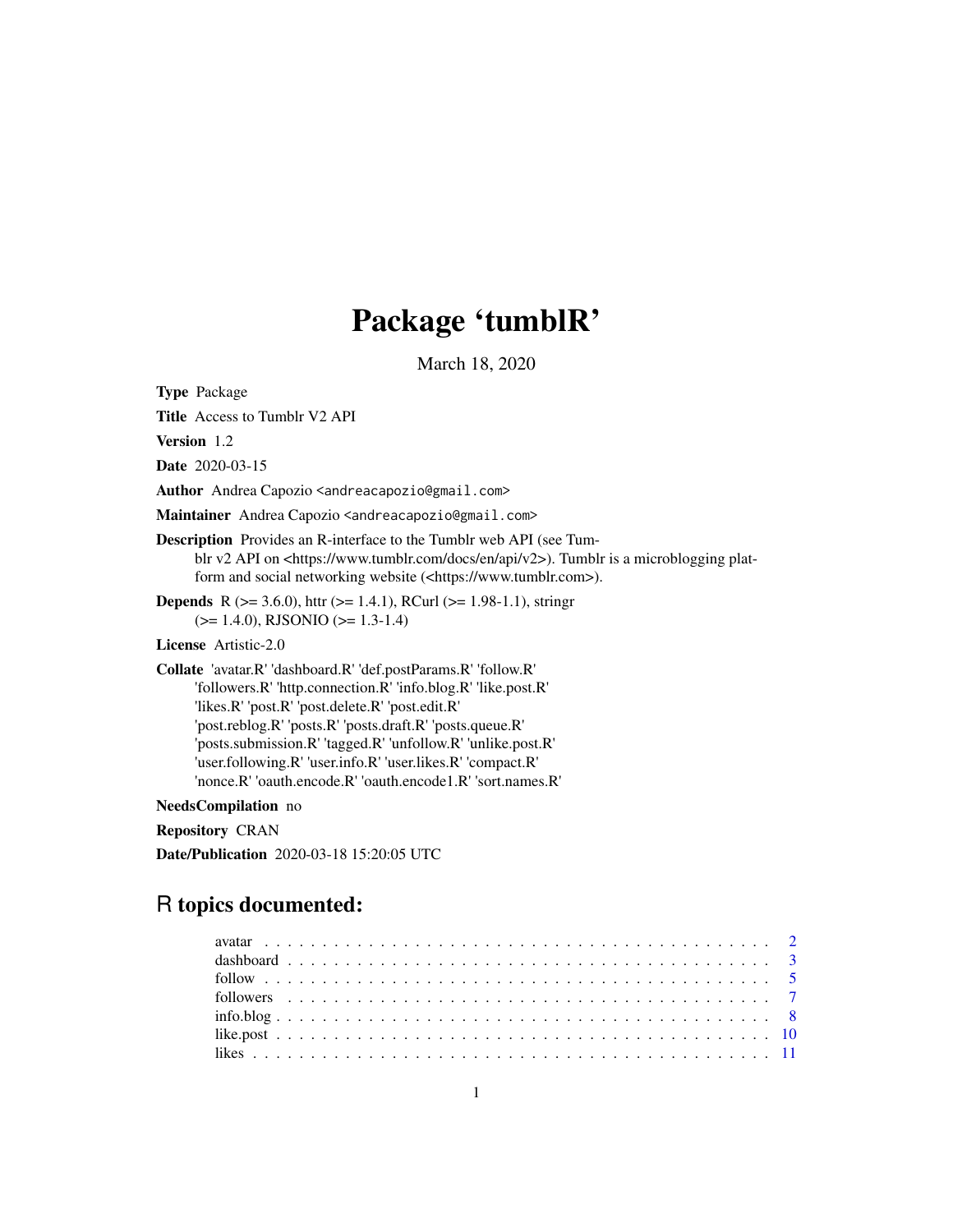#### <span id="page-1-0"></span> $2 \times 2$

| Index |  |
|-------|--|

avatar *Retrieve a Blog Avatar.*

# Description

Get the url of a blog's avatar.

# Usage

 $avatar(base\_hostname = NA, size = 64)$ 

# Arguments

| base_hostname | The standard or custom blog hostname. See Details.                            |
|---------------|-------------------------------------------------------------------------------|
| size          | The size of the avatar (square, one value for both length and width). Must be |
|               | one of the values: 16, 24, 30, 40, 48, 64, 96, 128, 512.                      |

# Details

Each blog has a unique hostname. The hostname can be standard or custom. Standard hostname: the blog short name + .tumblr.com. Custom hostname: Anything at all, as determined by a DNS CNAME entry.

# Value

If the download succeeded, the url of the blog'avatar has returned, otherwise an error is encountered.

# Author(s)

Andrea Capozio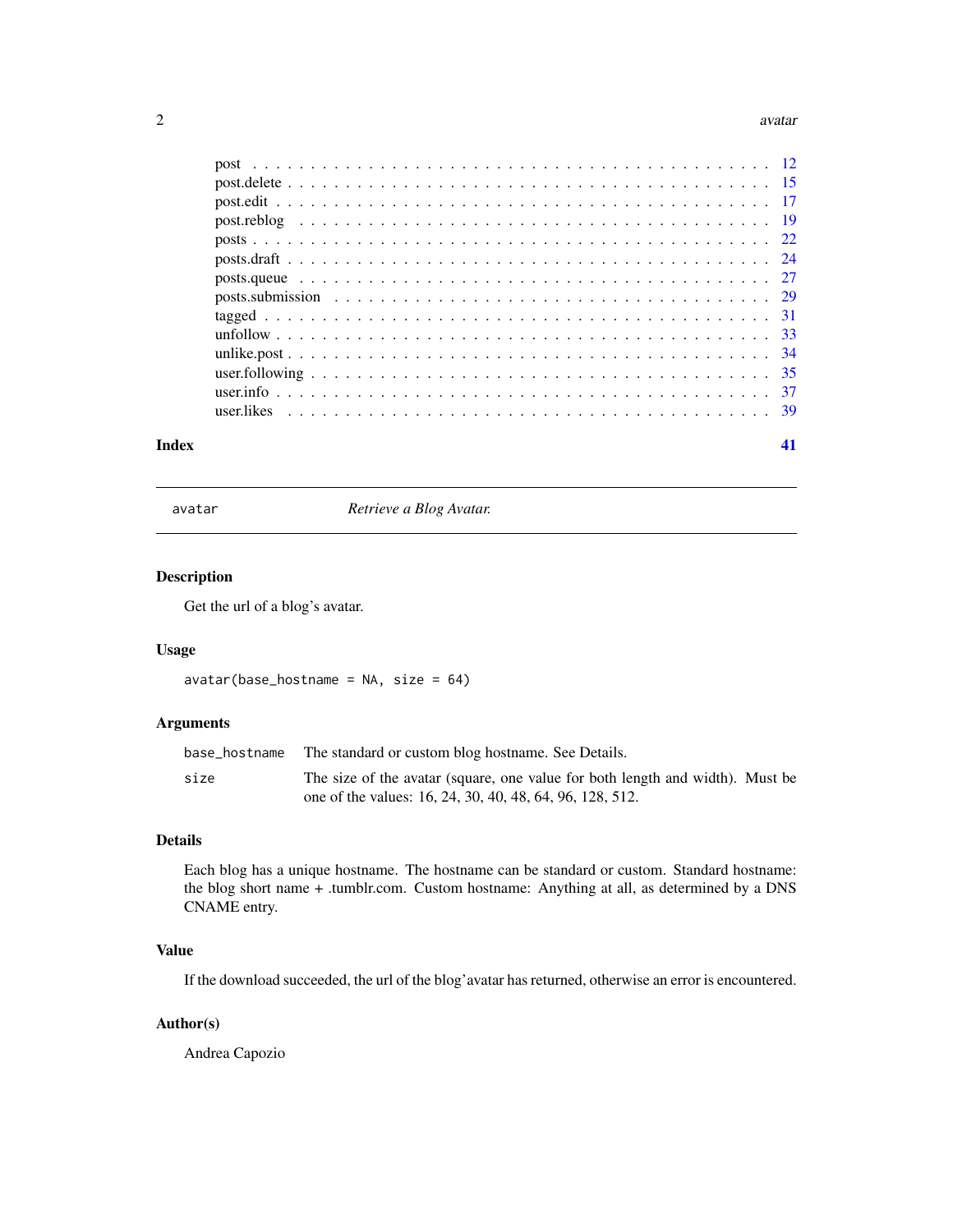#### <span id="page-2-0"></span>dashboard 3

# References

https://www.tumblr.com/docs/en/api/v2

#### Examples

```
## Not run:
## you must specify a real blog for base_hostname
size < -48base_hostname <- "blogname.tumblr.com"
avatar(base_hostname = base_hostname, size = 48)
## End(Not run)
```
dashboard *Retrieve a User's Dashboard.*

#### Description

Use this method to retrieve the dashboard that matches the OAuth credentials submitted with the request.

# Usage

```
dashboard(limit = 20, offset = 0, type = NA, since_id = 0, reblog_info = FALSE,
notes_info = FALSE, token = NA, consumer_key = NA, consumer_secret = NA)
```
# Arguments

| limit           | The number of results to return: 1-20, inclusive.                                                                                                                  |
|-----------------|--------------------------------------------------------------------------------------------------------------------------------------------------------------------|
| offset          | Post number to start at. 0 is the first post.                                                                                                                      |
| type            | The type of post to return. The available values are: text, photo, quote, link,<br>chat, audio, video, answer. If no values are specified, all types are returned. |
| since_id        | Return posts that have appeared after this ID.                                                                                                                     |
| reblog_info     | Indicates whether to return reblog information (specify TRUE or FALSE). Re-<br>turns the various reblogged fields.                                                 |
| notes_info      | Indicates whether to return notes information (specify TRUE or FALSE). Re-<br>turns note count and note metadata.                                                  |
| token           | Represents the complete set of data needed for OAuth access: an app, an end-<br>point, cached credentials and parameters. See Details.                             |
| consumer_key    | The consumer key provided by your application.                                                                                                                     |
| consumer_secret |                                                                                                                                                                    |
|                 | The communication of the communication of the communication of the continues.                                                                                      |

The consumer secret provided by your application.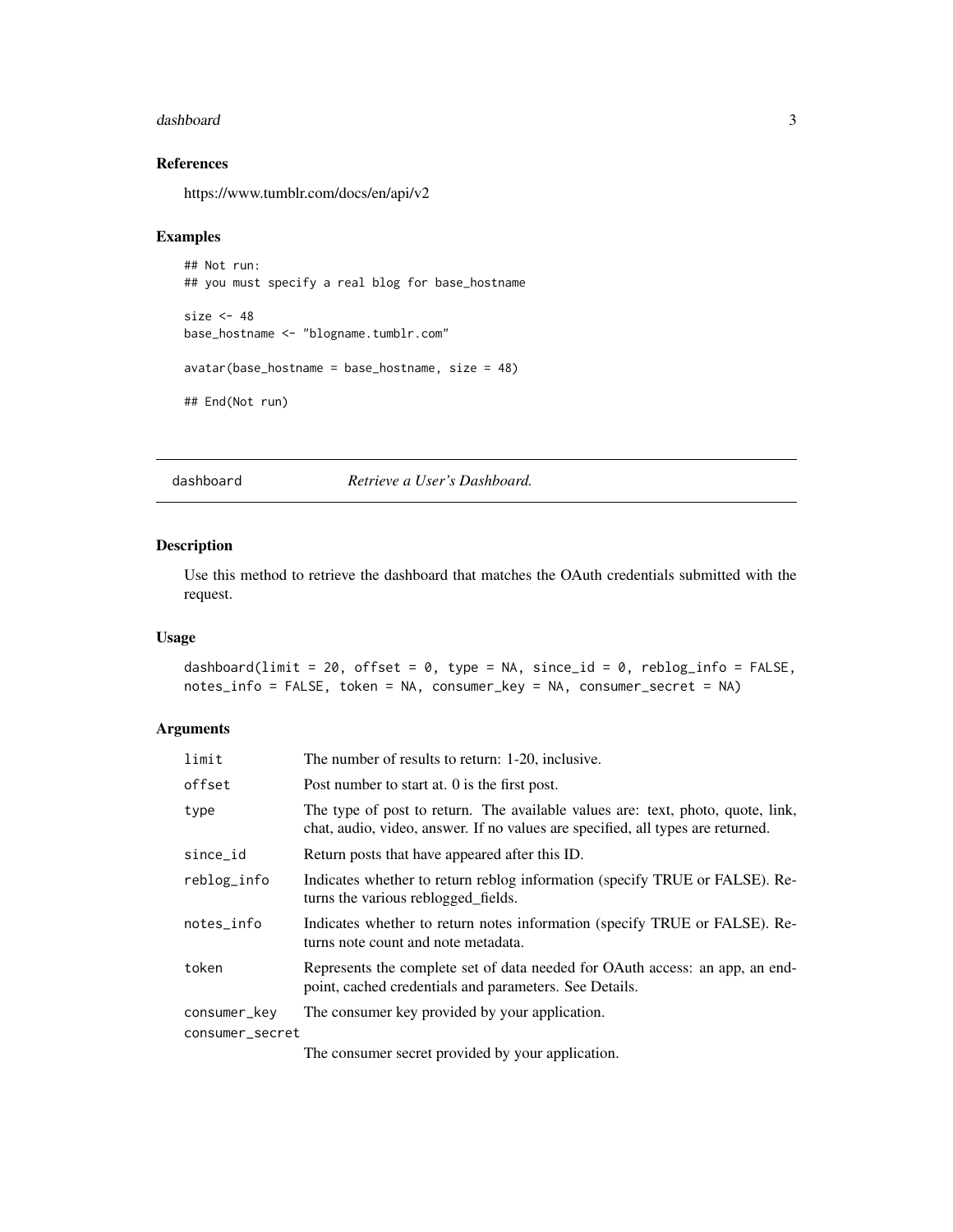# Details

The API supports the OAuth 1.0a Protocol, accepting parameters via the Authorization header, with the HMAC-SHA1 signature method only.

# Value

A serialized JSON object with the following fields:

| blog_name    | A string. The short name used to uniquely identify a blog.                                                                       |
|--------------|----------------------------------------------------------------------------------------------------------------------------------|
| id           | A number. The unique ID of the post.                                                                                             |
| post_url     | A string. The location of the post.                                                                                              |
| type         | A string. The type of post.                                                                                                      |
| timestamp    | A number. The time of the post, in seconds since the epoch.                                                                      |
| date         | A string. The GMT date and time of the post, as a string.                                                                        |
| format       | A string. The post format: html or markdown.                                                                                     |
| reblog_key   | A string. The key used to reblog this post.                                                                                      |
| tags         | An array (string). Tags applied to the post.                                                                                     |
| bookmarklet  | A boolean. Indicates whether the post was created via the Tumblr bookmarklet.<br>Exists only if true.                            |
| mobile       | A boolean. Indicates whether the post was created via mobile/email publishing.<br>Exists only if true.                           |
| source_url   | A string. The URL for the source of the content for quotes, reblogs, etc Exists<br>only if there is a content source.            |
| source_title | A string. The title of the source site. Exists only if there is a content source.                                                |
| liked        | A boolean. Indicates if a user has already liked a post or not. Exists only if the<br>request is fully authenticated with OAuth. |
| state        | A string. Indicates the current state of the post. States are: published, queued,<br>draft and private.                          |
| total_posts  | A number. The total number of post available for this request, useful for pagi-<br>nating through results.                       |

# Author(s)

Andrea Capozio

# References

https://www.tumblr.com/docs/en/api/v2#common-fields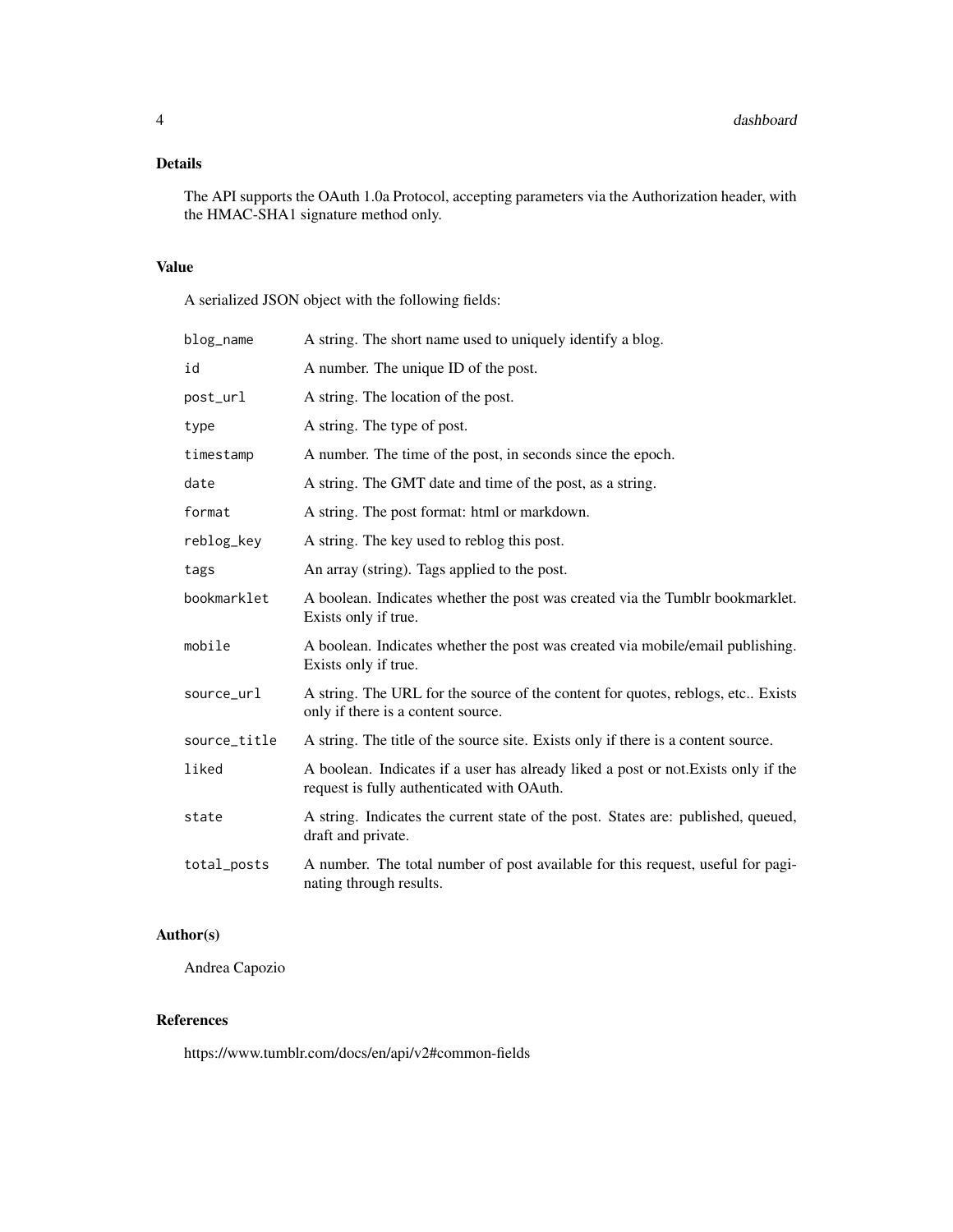#### <span id="page-4-0"></span>follow 5

# Examples

```
## Not run:
## An example of an authenticated request using the httr package,
## where consumer_key, consumer_secret and appname are fictitious.
## You can obtain your own at https://www.tumblr.com/oauth/apps
consumer_key <-'key'
consumer_secret <- 'secret'
appname <- Tumblr_App
tokenURL <- 'https://www.tumblr.com/oauth/request_token'
accessTokenURL <- 'https://www.tumblr.com/oauth/acces_token'
authorizeURL <- 'https://www.tumblr.com/oauth/authorize'
app <- oauth_app(appname, consumer_key, consumer_secret)
endpoint <- oauth_endpoint(tokenURL, authorizeURL, accessTokenURL)
token <- oauth1.0_token(endpoint, app)
sig <- sign_oauth1.0(app,
token = token$credentials$oauth_token,
token_secret = token$credentials$oauth_token_secret)
```

```
dashboard(limit = 15, offset = 3, token = token,
consumer_key = consumer_key, consumer_secret = consumer_secret)
```
## End(Not run)

follow *Follow a blog.*

# Description

This function allows to follow a blog of other Tumblr users.

#### Usage

```
follow(url = NA, token = NA, consumer_key = NA, consumer_secret = NA)
```
#### Arguments

| url             | The URL of the blog to follow.                                                                                                         |
|-----------------|----------------------------------------------------------------------------------------------------------------------------------------|
| token           | Represents the complete set of data needed for OAuth access: an app, an end-<br>point, cached credentials and parameters. See Details. |
| consumer_key    | The consumer key provided by your application.                                                                                         |
| consumer_secret |                                                                                                                                        |
|                 |                                                                                                                                        |

The consumer secret provided by your application.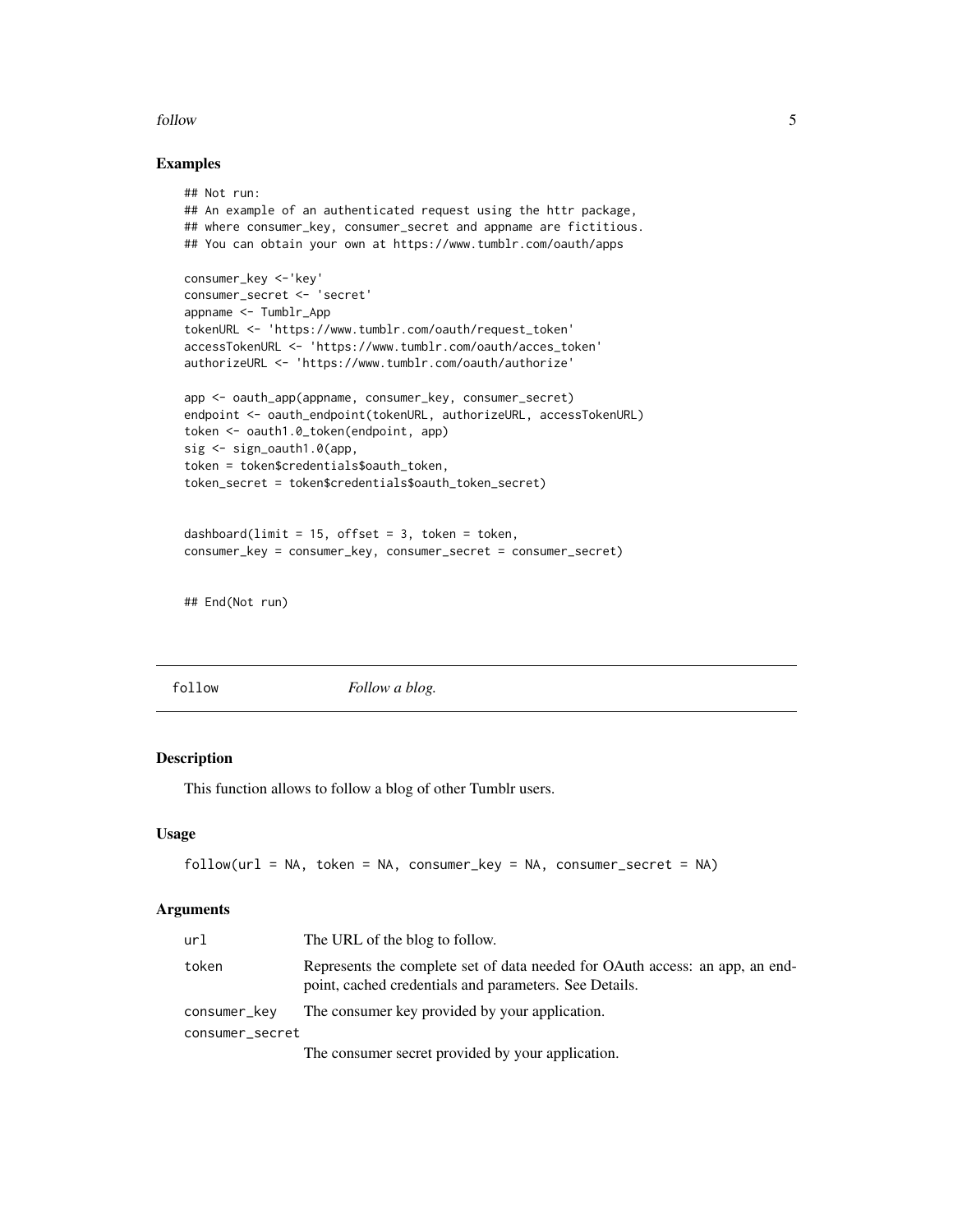The API supports the OAuth 1.0a Protocol, accepting parameters via the Authorization header, with the HMAC-SHA1 signature method only.

# Value

Returns 200: OK (blog successfully followed) or a 404 (blog was not found).

#### Author(s)

Andrea Capozio

# References

https://www.tumblr.com/docs/en/api/v2

#### Examples

```
## Not run:
## An example of an authenticated request using the httr package,
## where consumer_key, consumer_secret, appname are fictitious.
## You can obtain your own at https://www.tumblr.com/oauth/apps
consumer_key <-'key'
consumer_secret <- 'secret'
appname <- Tumblr_App
tokenURL <- 'https://www.tumblr.com/oauth/request_token'
accessTokenURL <- 'https://www.tumblr.com/oauth/acces_token'
authorizeURL <- 'https://www.tumblr.com/oauth/authorize'
app <- oauth_app(appname, consumer_key, consumer_secret)
endpoint <- oauth_endpoint(tokenURL, authorizeURL, accessTokenURL)
token <- oauth1.0_token(endpoint, app)
sig <- sign_oauth1.0(app,
token = token$credentials$oauth_token,
token_secret = token$credentials$oauth_token_secret)
## you must specify a real blog for url
url <- "blogname.tumblr.com"
follow(url = url, token = token,consumer_key = consumer_key, consumer_secret = consumer_secret)
## End(Not run)
```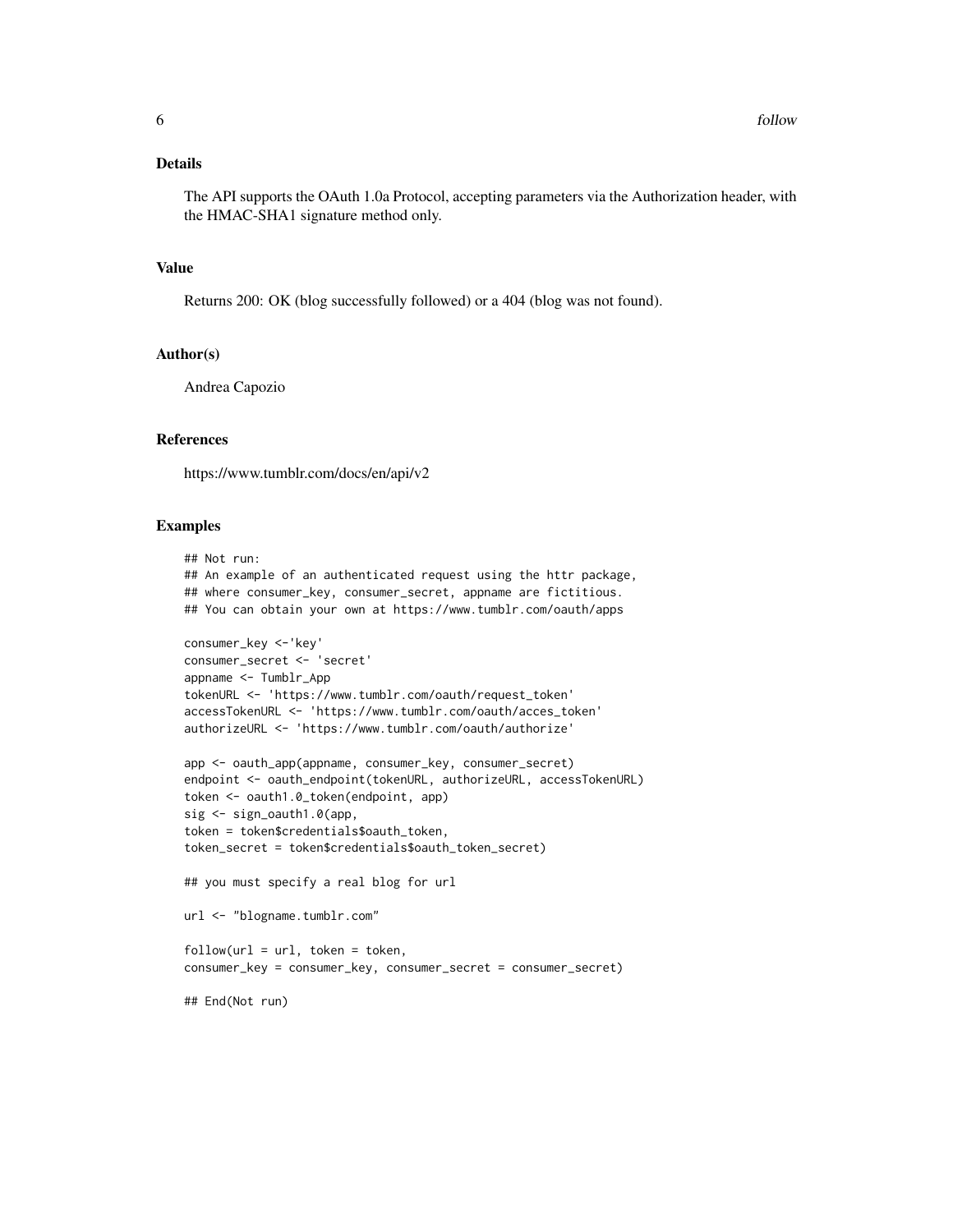<span id="page-6-0"></span>

#### Description

Retrieve the followers of the user's blog.

# Usage

```
followers(base_hostname = NA, limit = 20, offset = 0, token = NA,
consumer_key = NA, consumer_secret = NA)
```
#### Arguments

| base_hostname   | The standard or custom blog hostname. See Details.                                                                                     |
|-----------------|----------------------------------------------------------------------------------------------------------------------------------------|
| limit           | The number of results to return: 1-20, inclusive.                                                                                      |
| offset          | Result to start at. 0 is the first follower.                                                                                           |
| token           | Represents the complete set of data needed for OAuth access: an app, an end-<br>point, cached credentials and parameters. See Details. |
| consumer_key    | The consumer key provided by your application.                                                                                         |
| consumer_secret |                                                                                                                                        |
|                 | The consumer secret provided by your application.                                                                                      |

# Details

Each blog has a unique hostname. The hostname can be standard or custom. Standard hostname: the blog short name + .tumblr.com. Custom hostname: Anything at all, as determined by a DNS CNAME entry. The API uses three different levels of authentication, depending on the method. None: No authentication. Anybody can query the method. API key: Requires an API key. Use your OAuth Consumer Key as your api\_key. OAuth: Requires a signed request that meets the OAuth 1.0a Protocol.

The API supports the OAuth 1.0a Protocol, accepting parameters via the Authorization header, with the HMAC-SHA1 signature method only.

# Value

A list object with the following fields:

| total_users | A number. The number of users currently following the blog.                    |
|-------------|--------------------------------------------------------------------------------|
| users       | An array. Each item is a follower, containing these fields:                    |
| name        | A string. The user's name on tumble.                                           |
| following   | A boolean. Whether the caller is following the user.                           |
| url         | A string. The URL of the user's primary blog.                                  |
| updated     | A number. The time of the user's most recent post, in seconds since the epoch. |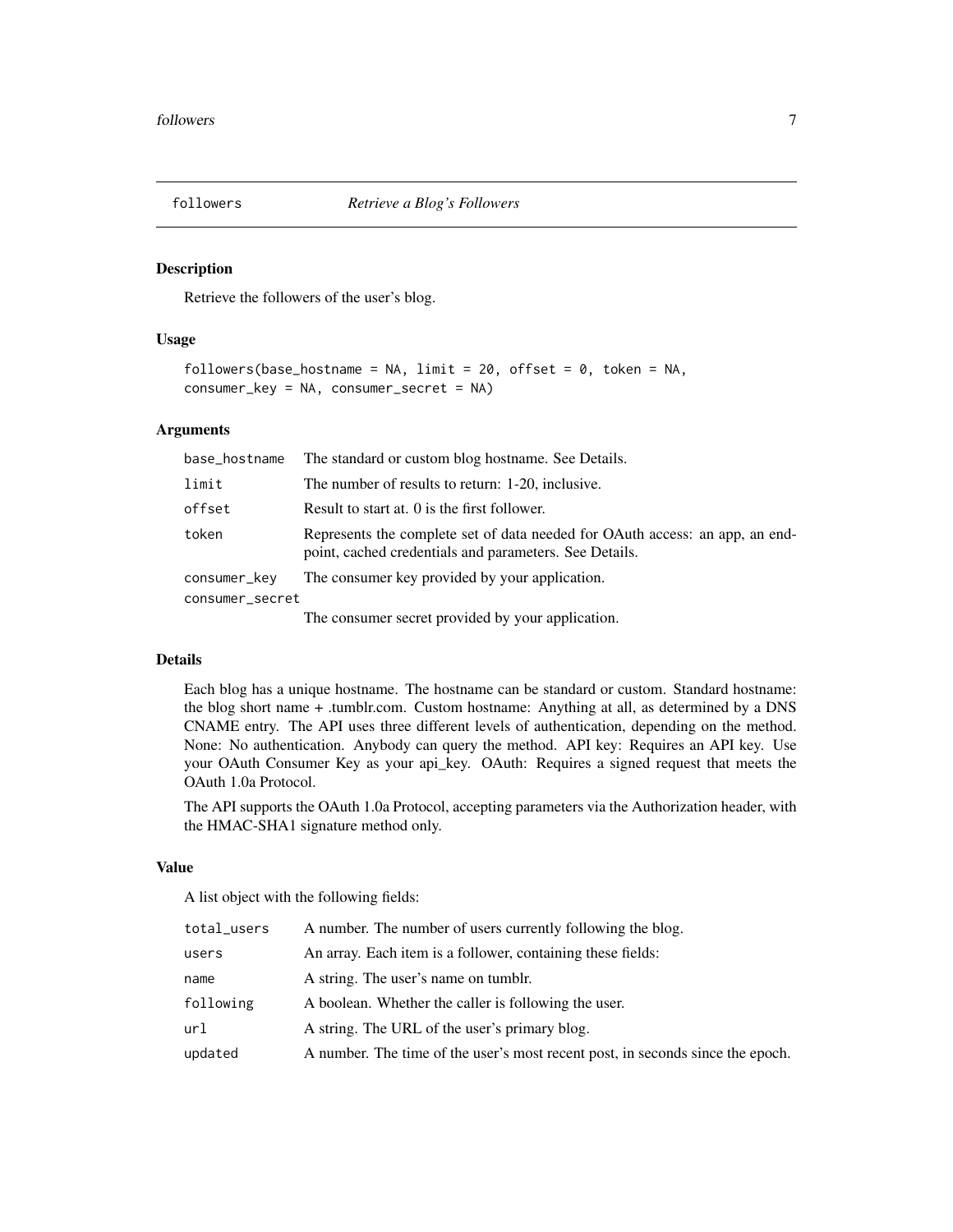#### <span id="page-7-0"></span>Author(s)

Andrea Capozio

#### References

https://www.tumblr.com/docs/en/api/v2

#### Examples

```
## Not run:
## An example of an authenticated request using the httr package,
## where consumer_key, consumer_secret, appname are fictitious.
## You can obtain your own at https://www.tumblr.com/oauth/apps
consumer_key <-'key'
consumer_secret <- 'secret'
appname <- Tumblr_App
tokenURL <- 'https://www.tumblr.com/oauth/request_token'
accessTokenURL <- 'https://www.tumblr.com/oauth/acces_token'
authorizeURL <- 'https://www.tumblr.com/oauth/authorize'
app <- oauth_app(appname, consumer_key, consumer_secret)
```

```
endpoint <- oauth_endpoint(tokenURL, authorizeURL, accessTokenURL)
token <- oauth1.0_token(endpoint, app)
sig <- sign_oauth1.0(app,
token = token$credentials$oauth_token,
token_secret = token$credentials$oauth_token_secret)
```

```
## you must specify a real blog for base_hostname
base_hostname <- "blogname.tumblr.com"
```

```
followers(base_hostname = base_hostname, limit = 20, offset = 0, token = token,
consumer_key = consumer_key, consumer_secret = consumer_secret)
```
## End(Not run)

info.blog *Retrieve Blog's Info.*

# Description

Returns general information about the blog, such as the title, number of posts, and other high-level data.

## Usage

```
info.blog(base_hostname = NA, api_key = NA)
```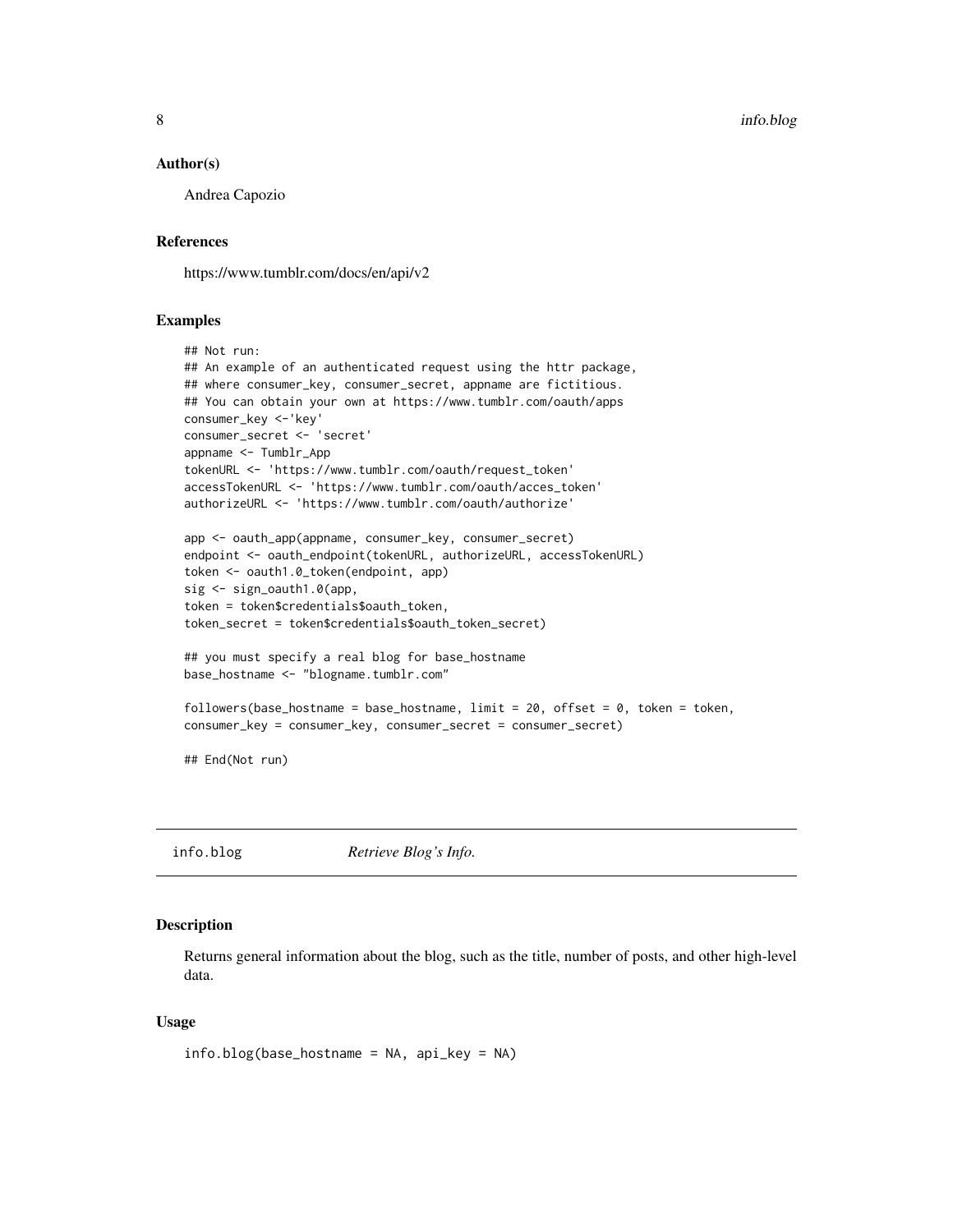#### info.blog 9

# Arguments

| base_hostname | The standard or custom blog hostname. See Details. |
|---------------|----------------------------------------------------|
| api_key       | Your OAuth Consumer Key.                           |

# Details

Each blog has a unique hostname. The hostname can be standard or custom. Standard hostname: the blog short name + .tumblr.com. Custom hostname: Anything at all, as determined by a DNS CNAME entry. The API uses three different levels of authentication, depending on the method. None: No authentication. Anybody can query the method. API key: Requires an API key. Use your OAuth Consumer Key as your api\_key. OAuth: Requires a signed request that meets the OAuth 1.0a Protocol.

# Value

A list object with the following fields:

| title       | A string. The display title of the blog.                                                                                                       |
|-------------|------------------------------------------------------------------------------------------------------------------------------------------------|
| posts       | A number. The total number of posts to this blog.                                                                                              |
| name        | A string. The short blog name that appears before tumblr.com in a standard blog<br>hostname (and before the domain in a custom blog hostname). |
| updated     | A number. The time of the most recent post, in seconds since the epoch.                                                                        |
| description | A string. The description of the blog.                                                                                                         |
| ask         | A boolean. Indicates whether the blog allows questions.                                                                                        |
| ask_anon    | A boolean. Indicates whether the blog allows anonymous questions. Returned<br>only if ask is TRUE.                                             |
| likes       | A number. Number of likes for this user. Returned only if this is the primary<br>blog of the user and sharing of likes is enabled.             |

# Author(s)

Andrea Capozio

#### References

https://www.tumblr.com/docs/en/api/v2

# Examples

```
## Not run:
## An example of an authenticated request,
## where api_key is fictitious.
## You can obtain your own at https://www.tumblr.com/oauth/apps
api_key <- "key"
## you must specify a real blog for base_hostname
```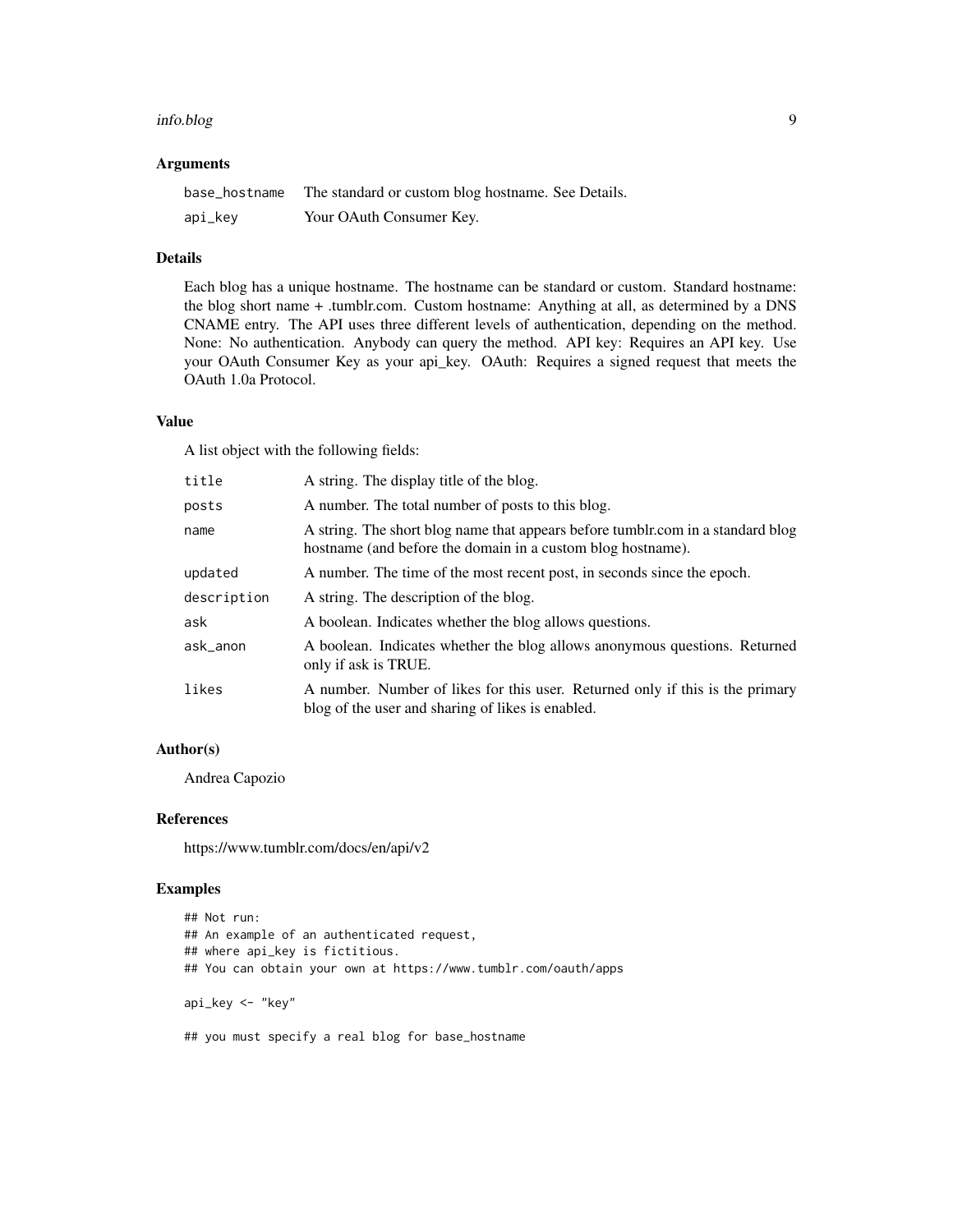<span id="page-9-0"></span>10 like.post

```
base_hostname <- "blogname.tumblr.com"
info.blog(base_hostname = base_hostname, api_key = api_key)
## End(Not run)
```
like.post *Like a Post.*

#### Description

This function allows to like a post of other Tumblr users.

# Usage

```
like.post(id = NA, reblog_key = NA, token = NA, consumer_key = NA,
consumer_secret = NA)
```
# Arguments

| id              | The ID of the post to like.                                                                                                            |
|-----------------|----------------------------------------------------------------------------------------------------------------------------------------|
| reblog_key      | The reblog key for the post id.                                                                                                        |
| token           | Represents the complete set of data needed for OAuth access: an app, an end-<br>point, cached credentials and parameters. See Details. |
| consumer_kev    | The consumer key provided by your application.                                                                                         |
| consumer_secret |                                                                                                                                        |
|                 | The consumer secret provided by your application.                                                                                      |

# Details

The API supports the OAuth 1.0a Protocol, accepting parameters via the Authorization header, with the HMAC-SHA1 signature method only.

# Value

Returns 200: OK (post successfully liked) or a 404 (post id or reblog\_key was not found).

# Author(s)

Andrea Capozio

## References

https://www.tumblr.com/docs/en/api/v2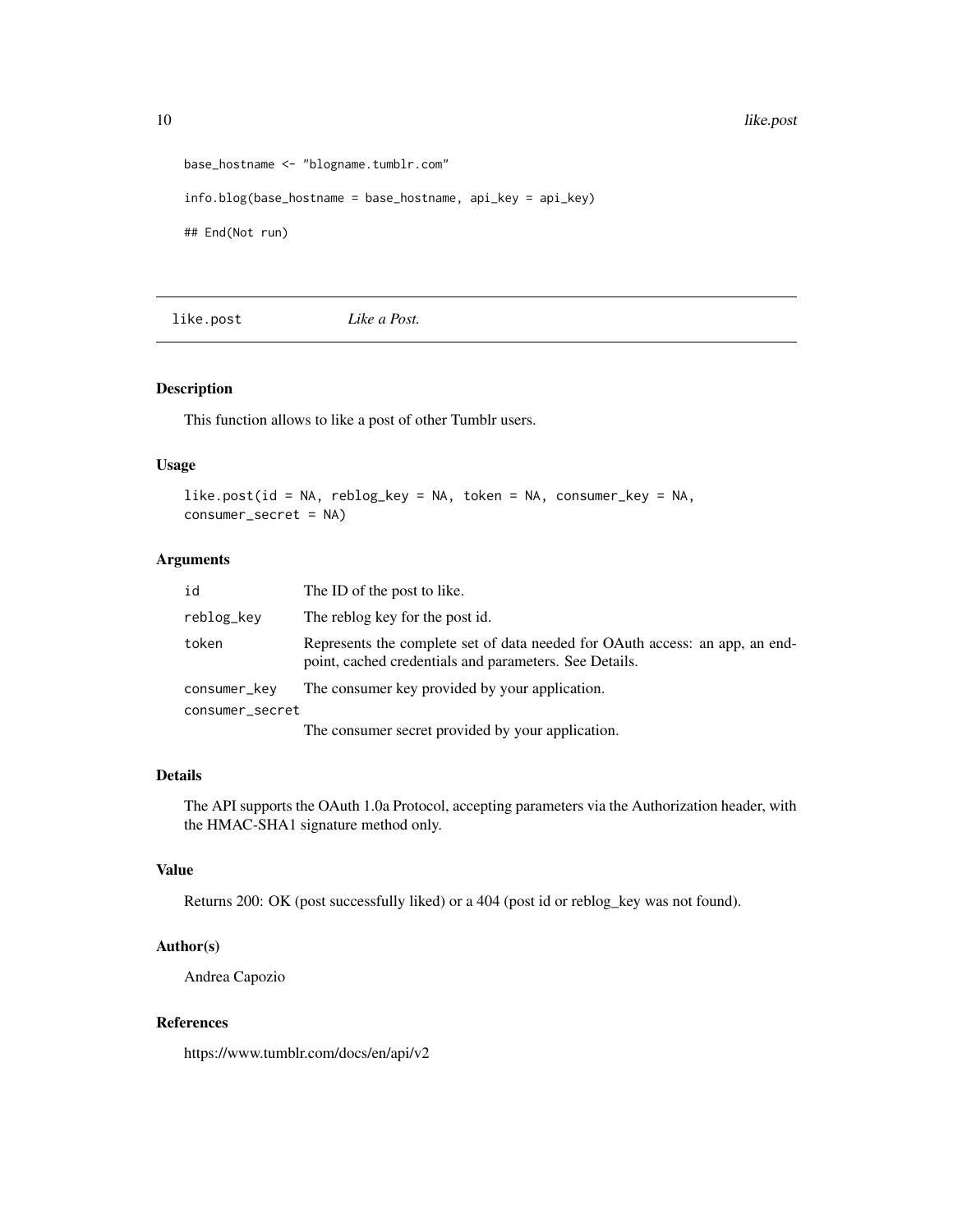#### <span id="page-10-0"></span>likes and the state of the state of the state of the state of the state of the state of the state of the state of the state of the state of the state of the state of the state of the state of the state of the state of the

# Examples

```
## Not run:
## An example of an authenticated request using the httr package,
## where consumer_key, consumer_secret, appname are fictitious.
## You can obtain your own at https://www.tumblr.com/oauth/apps
consumer_key <-'key'
consumer_secret <- 'secret'
appname <- Tumblr_App
tokenURL <- 'https://www.tumblr.com/oauth/request_token'
accessTokenURL <- 'https://www.tumblr.com/oauth/acces_token'
authorizeURL <- 'https://www.tumblr.com/oauth/authorize'
app <- oauth_app(appname, consumer_key, consumer_secret)
endpoint <- oauth_endpoint(tokenURL, authorizeURL, accessTokenURL)
token <- oauth1.0_token(endpoint, app)
sig <- sign_oauth1.0(app,
token = token$credentials$oauth_token,
token_secret = token$credentials$oauth_token_secret)
id <- 7504154594
reblog_key <- "HNvqLd5G"
like.post(id = id, reblog_key = reblog_key, token = token,
consumer_key = consumer_key,consumer_secret = consumer_secret)
## End(Not run)
```
likes *Retrieve Blog's Likes*

#### Description

Retrieve the publicly exposed likes from a blog.

# Usage

```
likes(base_hostname = NA, limit = 20, offset = 0, api_key = NA)
```
# Arguments

| base_hostname | The standard or custom blog hostname. See Details.        |
|---------------|-----------------------------------------------------------|
| limit         | The number of results to return: 1-20, inclusive.         |
| offset        | Liked post number to start at $\theta$ is the first post. |
| api_key       | Your OAuth Consumer Key. See Details.                     |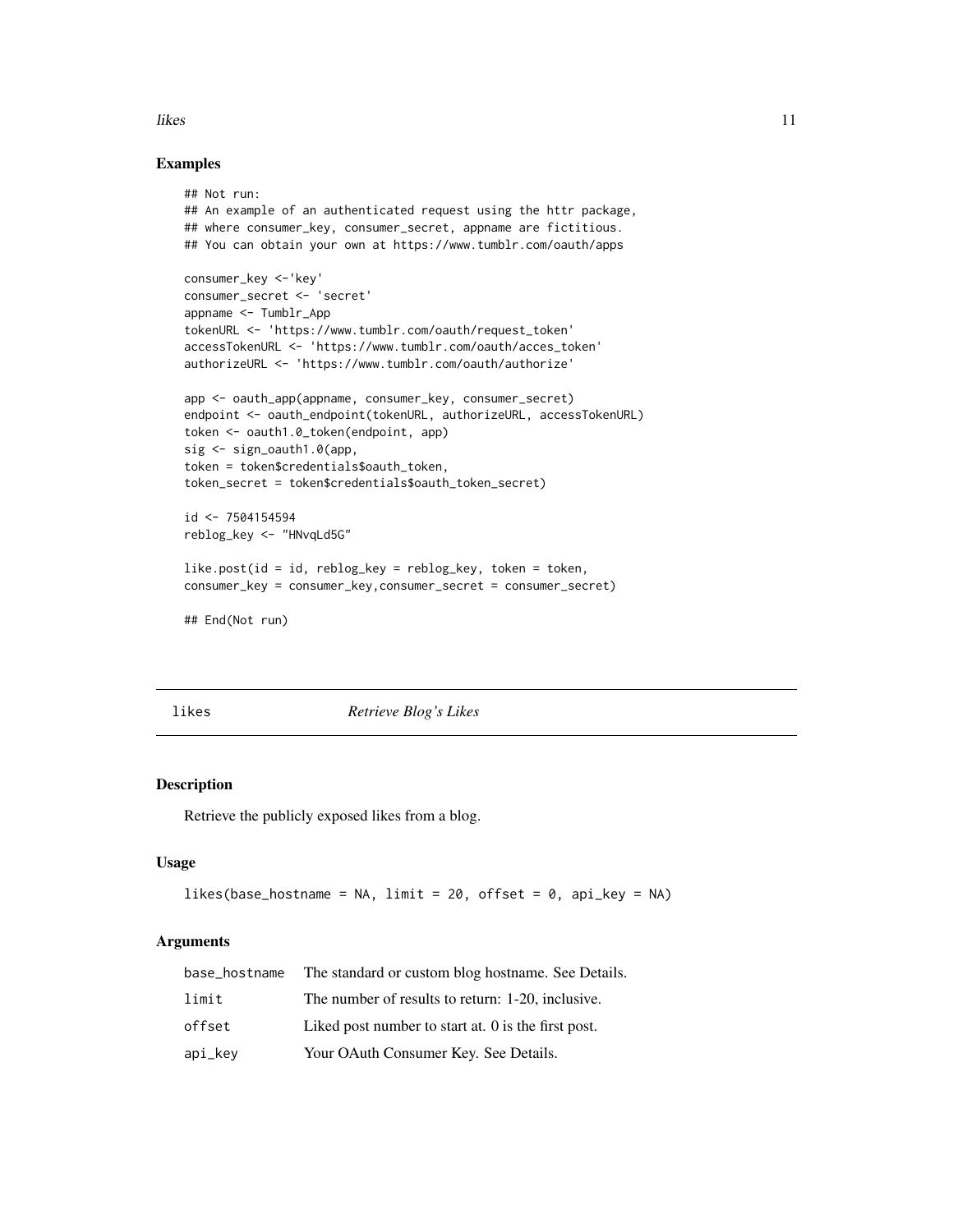<span id="page-11-0"></span>Each blog has a unique hostname. The hostname can be standard or custom. Standard hostname: the blog short name + .tumblr.com. Custom hostname: Anything at all, as determined by a DNS CNAME entry. The API uses three different levels of authentication, depending on the method. None: No authentication. Anybody can query the method. API key: Requires an API key. Use your OAuth Consumer Key as your api\_key. OAuth: Requires a signed request that meets the OAuth 1.0a Protocol.

#### Value

A list object with the following fields:

| liked_posts | An Array. An array of post objects (posts liked by the user). |
|-------------|---------------------------------------------------------------|
| liked count | A number. Total number of liked posts.                        |

# Author(s)

Andrea Capozio

### References

https://www.tumblr.com/docs/en/api/v2

#### Examples

```
## Not run:
## An example of an authenticated request,
## where api_key is fictitious.
## You can obtain your own at https://www.tumblr.com/oauth/apps
api_key <- "key"
## you must specify a real blog for base_hostname
base_hostname <- "blogname.tumblr.com"
likes(base_hostname = base_hostname, limit = 20, offset = 0, api_key = api_key)
```
## End(Not run)

post *Create a New Blog Post*

#### Description

This function allows to create a blog post.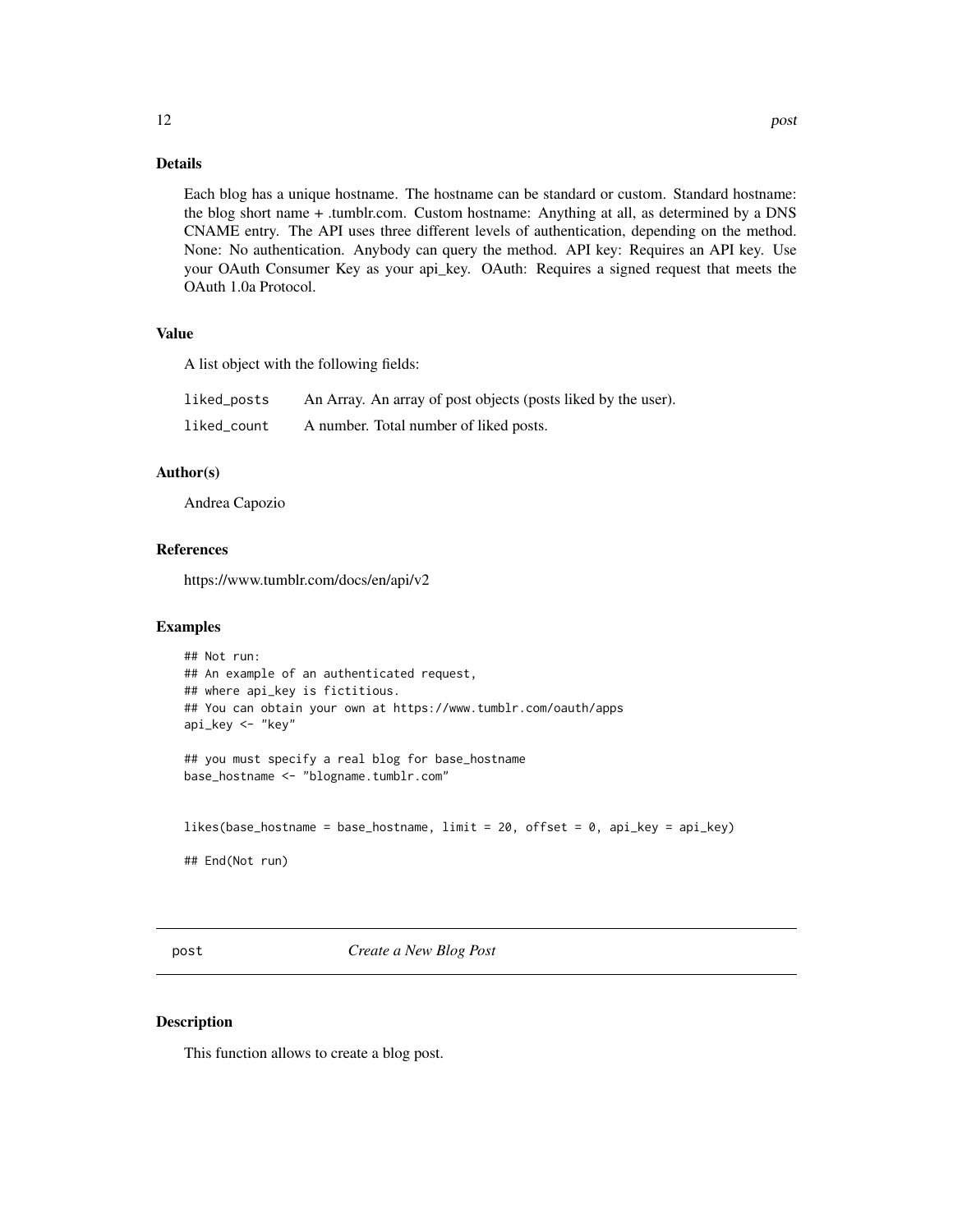$\eta$  post to the set of the set of the set of the set of the set of the set of the set of the set of the set of the set of the set of the set of the set of the set of the set of the set of the set of the set of the set of

# Usage

```
post(base_hostname = NA, type = "text", state = "published", tags = NA,
tweet = NA, date = as.character(Sys.time()), format = "html", slug = NA,
title_text = NA, body = NA, caption_photo = NA, link = NA, source_photo = NA,
data_photo = NA, quote = NA, source_quote = NA, url_link = NA, title_link = NA,
description = NA, title_chat = NA, conversation = NA, external_url = NA,
data_audio = NA, caption_audio = NA, embed = NA, data_video = NA,
caption_video = NA, token = NA, consumer_key = NA, consumer_secret = NA)
```
# Arguments

|                                 | All Post types have the following parameters:                                                                                             |
|---------------------------------|-------------------------------------------------------------------------------------------------------------------------------------------|
| base_hostname                   | The standard or custom blog hostname. See Details.                                                                                        |
| type                            | The type of post to create. Specify one of the following: text, photo, quote, link,<br>chat, audio, video. The default is setted as text. |
| state                           | The state of the post. Specify one of the following: published, draft, queue,<br>private. The default is setted as published.             |
| tags                            | Comma-separated tags for this post.                                                                                                       |
| tweet                           | Manages the autotweet (if enabled) for this post: set to off for no tweet, or enter<br>text to override the default tweet.                |
| date                            | The GMT date and time of the post, as a string.                                                                                           |
| format                          | Sets the format type of post. Supported formats are: html, markdown. The<br>default is setted as html.                                    |
| slug                            | Add a short text summary to the end of the post URL.                                                                                      |
| token                           | Represents the complete set of data needed for OAuth access: an app, an end-<br>point, cached credentials and parameters. See Details.    |
| consumer_key<br>consumer_secret | The consumer key provided by your application.                                                                                            |
|                                 | The consumer secret provided by your application.<br><b>Text Posts</b>                                                                    |
| title_text                      | The optional title of the post, HTML entities must be escaped.                                                                            |
| body                            | The full post body, HTML allowed.<br><b>Photo Posts</b>                                                                                   |
| caption_photo                   | The user-supplied caption, HTML allowed.                                                                                                  |
| link                            | The "click-through URL" for the photo.                                                                                                    |
| source_photo                    | The photo source URL. (Either source_photo or data_photo)                                                                                 |
| data_photo                      | One or more image files (submit multiple times to create a slide show). (Either<br>source_photo or data_photo)                            |
|                                 | <b>Quote Posts</b>                                                                                                                        |
| quote                           | The full text of the quote, HTML entities must be escaped.                                                                                |
| source_quote                    | Cited source, HTML allowed.<br><b>Link Posts</b>                                                                                          |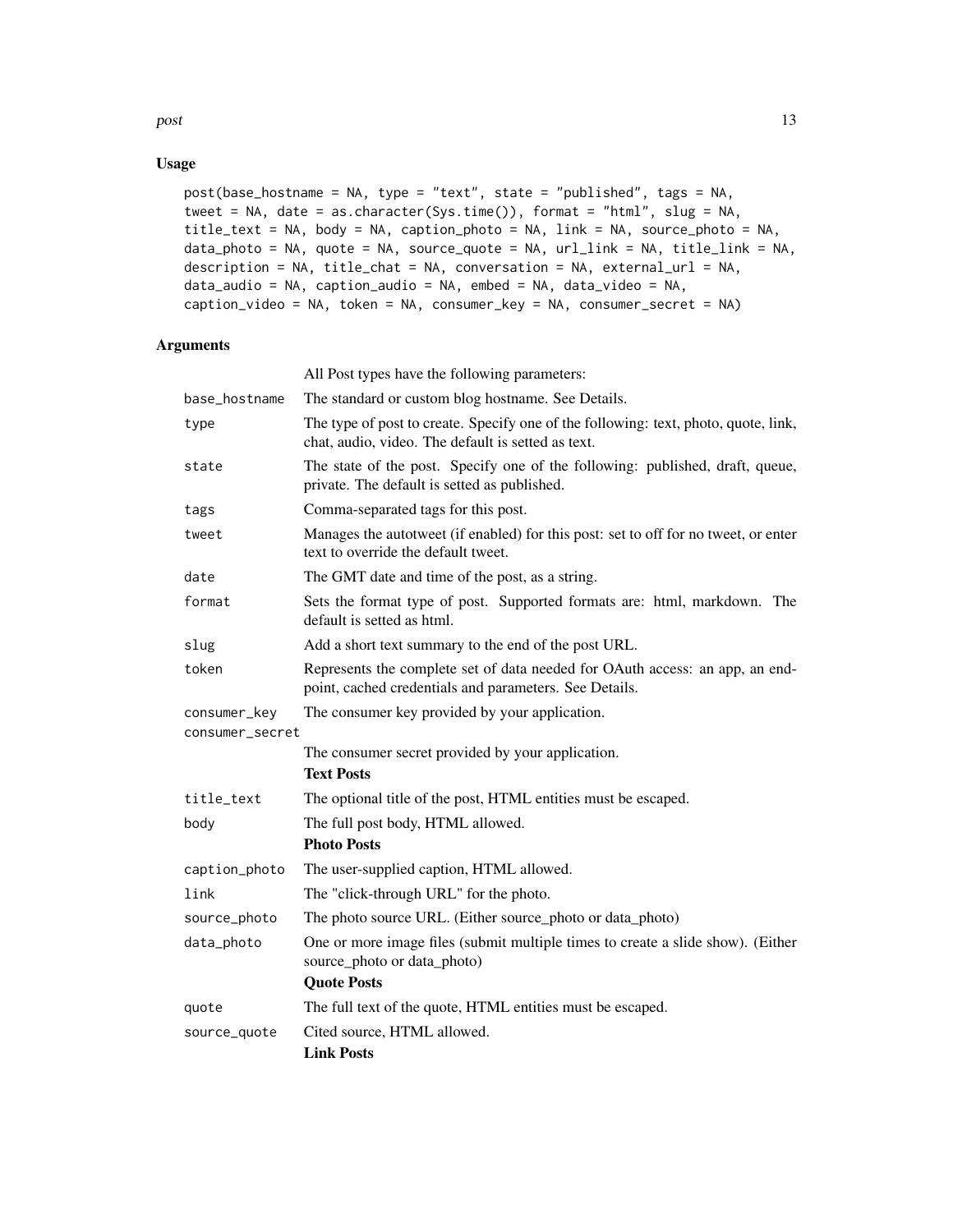| $url_$ ink    | The link.                                                                                          |
|---------------|----------------------------------------------------------------------------------------------------|
| title_link    | The title of the page the link points to, HTML entities should be escaped.                         |
| description   | A user-supplied description, HTML allowed.                                                         |
|               | <b>Chat Posts</b>                                                                                  |
| title_chat    | The title of the chat.                                                                             |
| conversation  | The text of the conversation/chat, with dialogue labels (no HTML).                                 |
|               | <b>Audio Posts</b>                                                                                 |
| external_url  | The URL of the site that hosts the audio file (not tumblr). (Either external url<br>or data_audio) |
| data_audio    | An audio file. (Either external url or data audio)                                                 |
| caption_audio | The user-supplied caption.                                                                         |
|               | <b>Video Posts</b>                                                                                 |
| embed         | HTML embed code for the video. (Either embed or data_video)                                        |
| data_video    | A video file. (Either embed or data_video)                                                         |
| caption_video | The user-supplied caption.                                                                         |

#### Details

Each blog has a unique hostname. The hostname can be standard or custom. Standard hostname: the blog short name + .tumblr.com. Custom hostname: Anything at all, as determined by a DNS CNAME entry.

The API uses three different levels of authentication, depending on the method. None: No authentication. Anybody can query the method. API key: Requires an API key. Use your OAuth Consumer Key as your api\_key. OAuth: Requires a signed request that meets the OAuth 1.0a Protocol.

The API supports the OAuth 1.0a Protocol, accepting parameters via the Authorization header, with the HMAC-SHA1 signature method only.

# Value

Returns 201: Created or an error code.

# Author(s)

Andrea Capozio

## References

https://www.tumblr.com/docs/en/api/v2

# Examples

- ## Not run:
- ## An example of an authenticated request using the httr package,
- ## where consumer\_key, consumer\_secret, appname are fictitious.
- ## You can obtain your own at https://www.tumblr.com/oauth/apps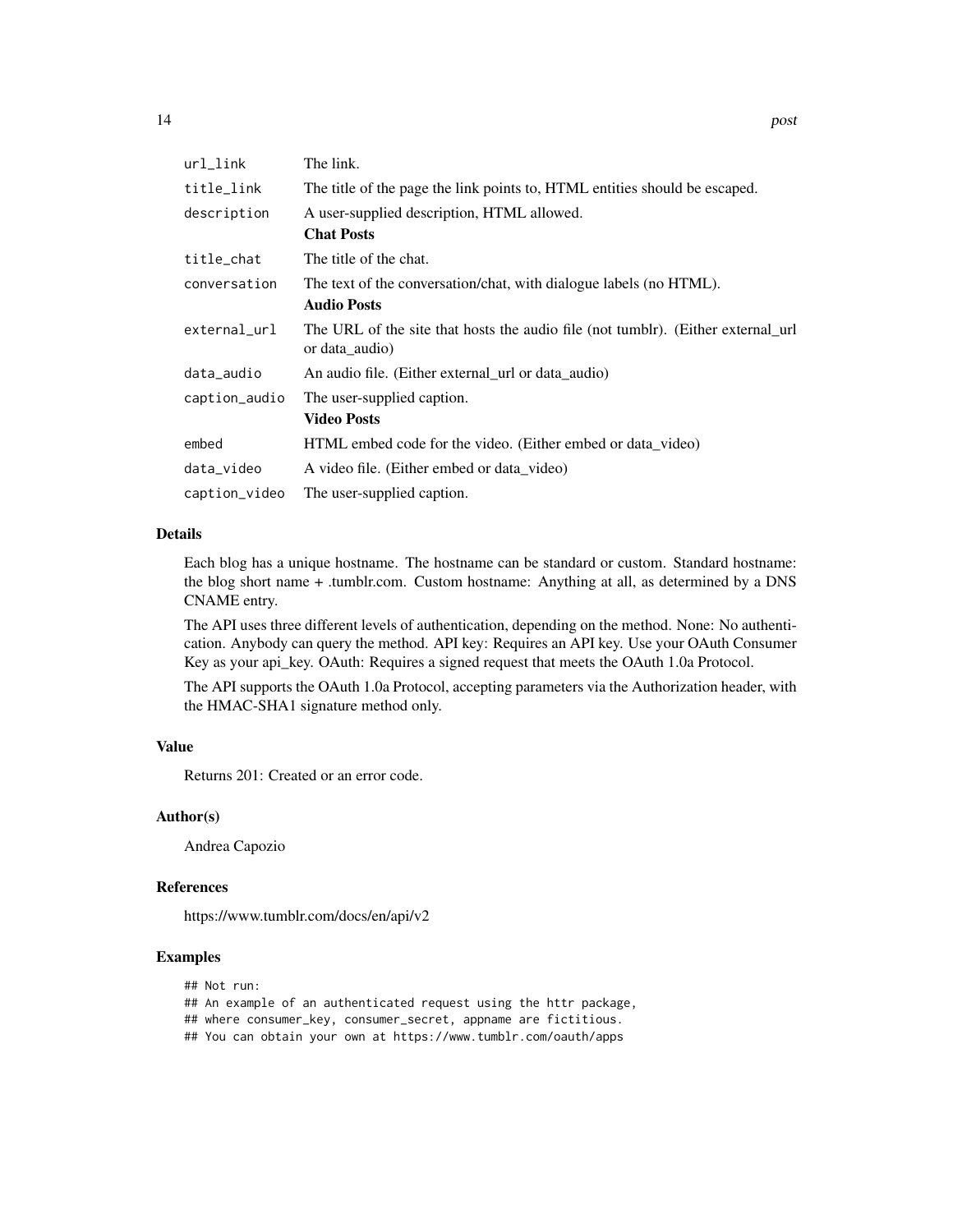#### <span id="page-14-0"></span>post.delete the contract of the contract of the contract of the contract of the contract of the contract of the contract of the contract of the contract of the contract of the contract of the contract of the contract of th

```
consumer_key <-'key'
consumer_secret <- 'secret'
appname <- Tumblr_App
tokenURL <- 'https://www.tumblr.com/oauth/request_token'
accessTokenURL <- 'https://www.tumblr.com/oauth/acces_token'
authorizeURL <- 'https://www.tumblr.com/oauth/authorize'
app <- oauth_app(appname, consumer_key, consumer_secret)
endpoint <- oauth_endpoint(tokenURL, authorizeURL, accessTokenURL)
token <- oauth1.0_token(endpoint, app)
sig <- sign_oauth1.0(app,
token = token$credentials$oauth_token,
token_secret = token$credentials$oauth_token_secret)
## you must specify a real blog for base_hostname
base_hostname <- "blogname.tumblr.com"
post(base_hostname = base_hostname, type = "text", tags = "tumblr, api", body = "foo",
token = token, consumer_key = consumer_key, consumer_secret = consumer_secret)
## End(Not run)
```
post.delete *Delete a Post.*

# Description

This function allows to delete a post.

#### Usage

```
post.delete(base_hostname = NA, id = NA, token = NA, consumer_key = NA,
consumer_secret = NA)
```
# Arguments

| base_hostname   | The standard or custom blog hostname. See Details.                                                                                     |
|-----------------|----------------------------------------------------------------------------------------------------------------------------------------|
| id              | The ID of the post to delete.                                                                                                          |
| token           | Represents the complete set of data needed for OAuth access: an app, an end-<br>point, cached credentials and parameters. See Details. |
| consumer_key    | The consumer key provided by your application.                                                                                         |
| consumer_secret |                                                                                                                                        |
|                 |                                                                                                                                        |

The consumer secret provided by your application.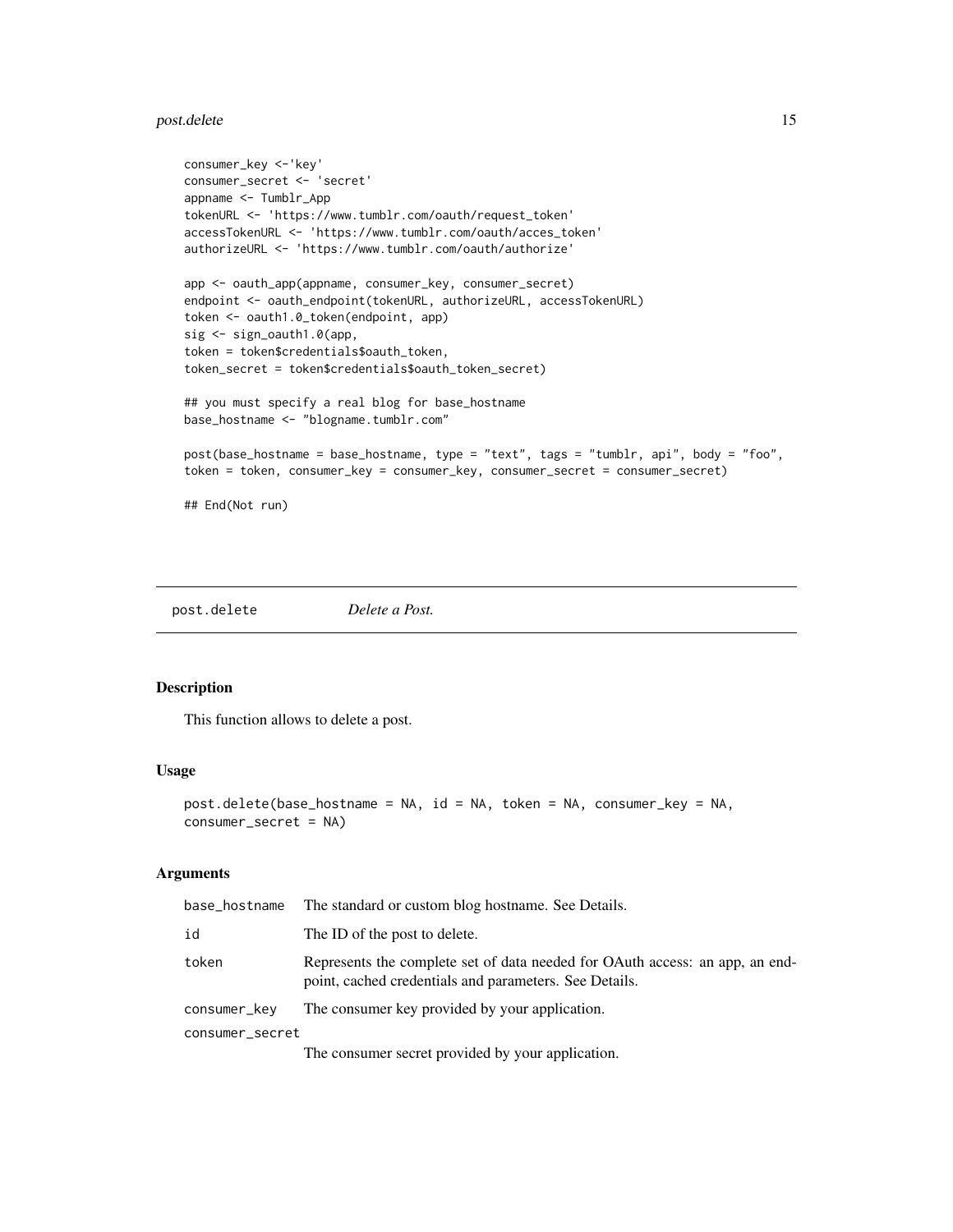#### Details

Each blog has a unique hostname. The hostname can be standard or custom. Standard hostname: the blog short name + .tumblr.com. Custom hostname: Anything at all, as determined by a DNS CNAME entry.

The API uses three different levels of authentication, depending on the method. None: No authentication. Anybody can query the method. API key: Requires an API key. Use your OAuth Consumer Key as your api\_key. OAuth: Requires a signed request that meets the OAuth 1.0a Protocol.

The API supports the OAuth 1.0a Protocol, accepting parameters via the Authorization header, with the HMAC-SHA1 signature method only.

#### Value

Returns 200: OK (successfully deleted) or an error code.

#### Author(s)

Andrea Capozio

# References

https://www.tumblr.com/docs/en/api/v2

#### Examples

```
## Not run:
## An example of an authenticated request using the httr package,
## where consumer_key, consumer_secret, appname are fictitious.
## You can obtain your own at https://www.tumblr.com/oauth/apps
consumer_key <-'key'
consumer_secret <- 'secret'
appname <- Tumblr_App
tokenURL <- 'https://www.tumblr.com/oauth/request_token'
accessTokenURL <- 'https://www.tumblr.com/oauth/acces_token'
authorizeURL <- 'https://www.tumblr.com/oauth/authorize'
app <- oauth_app(appname, consumer_key, consumer_secret)
endpoint <- oauth_endpoint(tokenURL, authorizeURL, accessTokenURL)
token <- oauth1.0_token(endpoint, app)
sig <- sign_oauth1.0(app,
token = token$credentials$oauth_token,
token_secret = token$credentials$oauth_token_secret)
## you must specify a real blog for base_hostname
base_hostname <- "blogname.tumblr.com"
```
id <- 7504154594

```
post.delete(base_hostname = base_hostname, id = id, token = token,
consumer_key = consumer_key, consumer_secret = consumer_secret)
```
## End(Not run)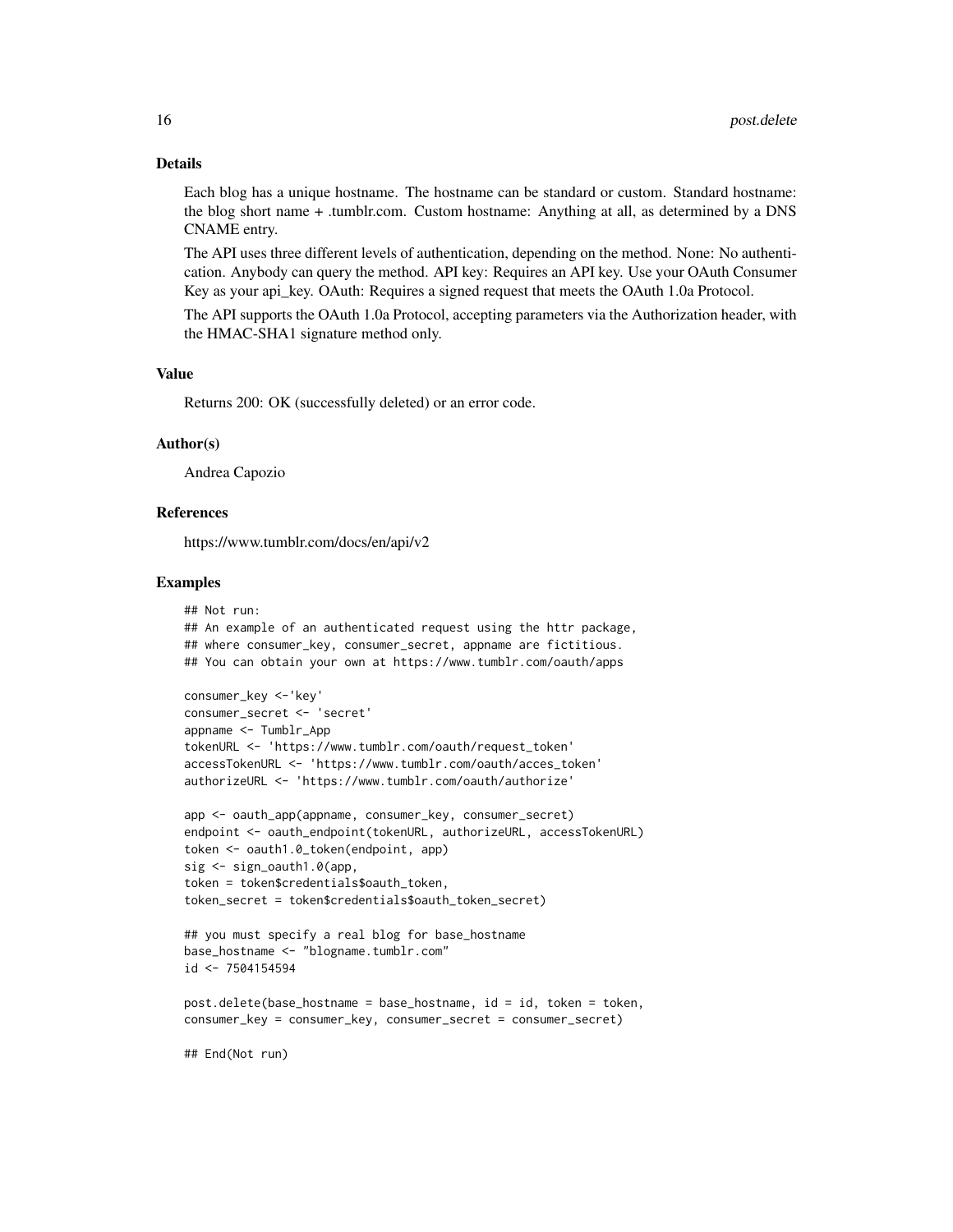<span id="page-16-0"></span>post.edit *Edit a Blog Post.*

# Description

This function allows to editing a blog post.

# Usage

```
post.edit(base_hostname = NA, type = "text", state = "published", tags = NA,
tweet = NA, date = as.character(Sys.time()), format = "html", slug = NA,
title_text = NA, body = NA, caption_photo = NA, link = NA, source_photo = NA,
data_photo = NA, quote = NA, source_quote = NA, url_link = NA, title_link = NA,
description = NA, title_chat = NA, conversation = NA, external_url = NA,
data_audio = NA, caption_audio = NA, embed = NA, data_video = NA,
caption_video = NA, id = NA, token = NA, consumer_key = NA,
consumer_secret = NA)
```
# Arguments

|                 | All Post types have the following parameters:                                                                                             |
|-----------------|-------------------------------------------------------------------------------------------------------------------------------------------|
| base_hostname   | The standard or custom blog hostname. See Details.                                                                                        |
| type            | The type of post to create. Specify one of the following: text, photo, quote, link,<br>chat, audio, video. The default is setted as text. |
| state           | The state of the post. Specify one of the following: published, draft, queue,<br>private. The default is setted as published.             |
| tags            | Comma-separated tags for this post.                                                                                                       |
| tweet           | Manages the autotweet (if enabled) for this post: set to off for no tweet, or enter<br>text to override the default tweet.                |
| date            | The GMT date and time of the post, as a string.                                                                                           |
| format          | Sets the format type of post. Supported formats are: html, markdown. The<br>default is setted as html.                                    |
| slug            | Add a short text summary to the end of the post URL.                                                                                      |
| token           | Represents the complete set of data needed for OAuth access: an app, an end-<br>point, cached credentials and parameters. See Details.    |
| consumer_key    | The consumer key provided by your application.                                                                                            |
| consumer_secret |                                                                                                                                           |
|                 | The consumer secret provided by your application.                                                                                         |
|                 | <b>Text Posts</b>                                                                                                                         |
| title_text      | The optional title of the post, HTML entities must be escaped.                                                                            |
| body            | The full post body, HTML allowed.                                                                                                         |
|                 | <b>Photo Posts</b>                                                                                                                        |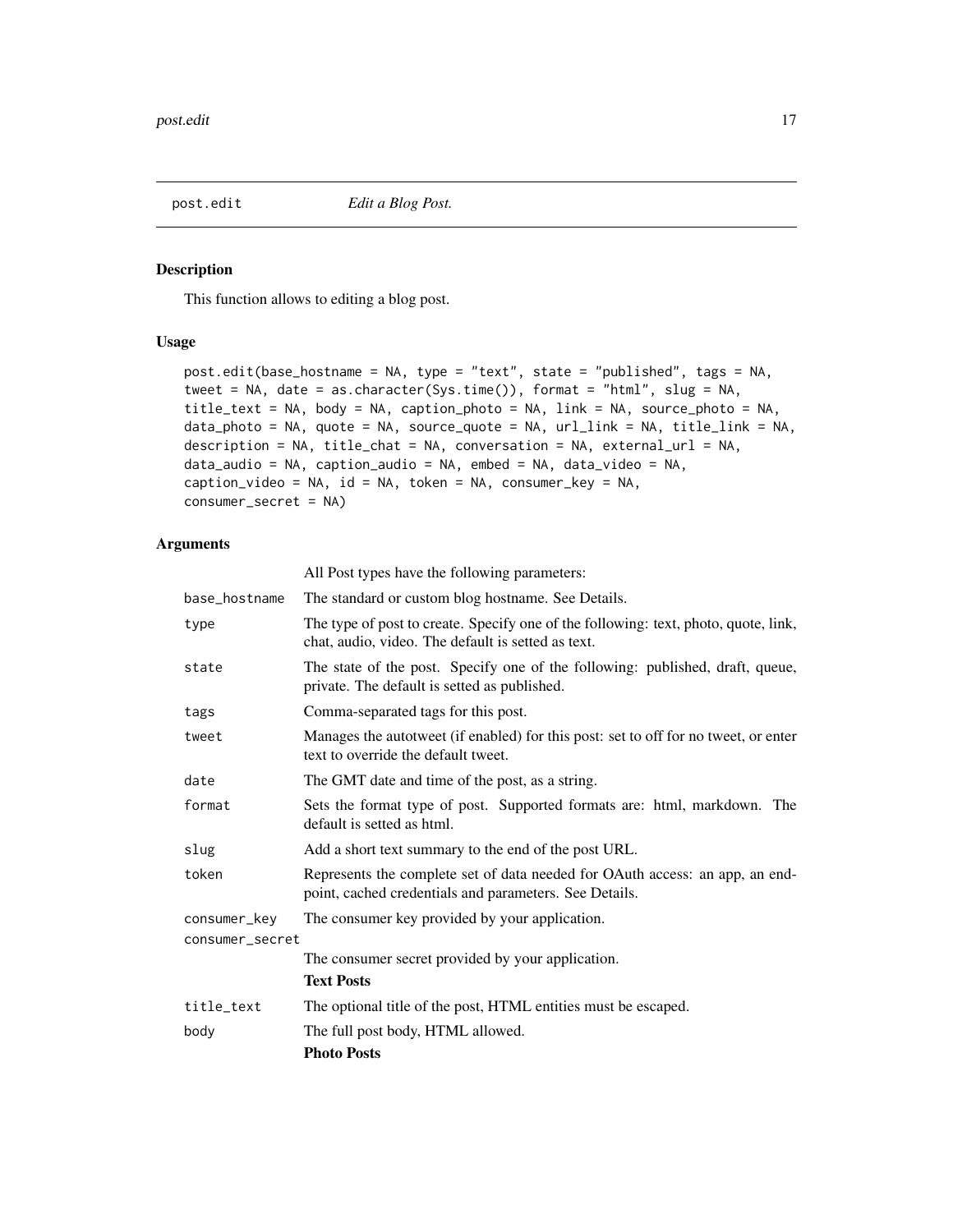| caption_photo | The user-supplied caption, HTML allowed.                                                                       |
|---------------|----------------------------------------------------------------------------------------------------------------|
| link          | The "click-through URL" for the photo.                                                                         |
| source_photo  | The photo source URL. (Either source_photo or data_photo)                                                      |
| data_photo    | One or more image files (submit multiple times to create a slide show). (Either<br>source_photo or data_photo) |
|               | <b>Quote Posts</b>                                                                                             |
| quote         | The full text of the quote, HTML entities must be escaped.                                                     |
| source_quote  | Cited source, HTML allowed.                                                                                    |
|               | <b>Link Posts</b>                                                                                              |
| $url_link$    | The link.                                                                                                      |
| title_link    | The title of the page the link points to, HTML entities should be escaped.                                     |
| description   | A user-supplied description, HTML allowed.                                                                     |
|               | <b>Chat Posts</b>                                                                                              |
| title_chat    | The title of the chat.                                                                                         |
| conversation  | The text of the conversation/chat, with dialogue labels (no HTML).                                             |
|               | <b>Audio Posts</b>                                                                                             |
| external_url  | The URL of the site that hosts the audio file (not tumblr). (Either external_url<br>or data_audio)             |
| data_audio    | An audio file. (Either external_url or data_audio)                                                             |
| caption_audio | The user-supplied caption.                                                                                     |
|               | <b>Video Posts</b>                                                                                             |
| embed         | HTML embed code for the video. (Either embed or data_video)                                                    |
| data_video    | A video file. (Either embed or data_video)                                                                     |
| caption_video | The user-supplied caption.                                                                                     |
|               | <b>Editing Parameter</b>                                                                                       |
| id            | The ID of the post to edit.                                                                                    |

#### Details

Each blog has a unique hostname. The hostname can be standard or custom. Standard hostname: the blog short name + .tumblr.com. Custom hostname: Anything at all, as determined by a DNS CNAME entry.

The API uses three different levels of authentication, depending on the method. None: No authentication. Anybody can query the method. API key: Requires an API key. Use your OAuth Consumer Key as your api\_key. OAuth: Requires a signed request that meets the OAuth 1.0a Protocol.

The API supports the OAuth 1.0a Protocol, accepting parameters via the Authorization header, with the HMAC-SHA1 signature method only.

# Value

Returns 200: OK (successfully edited) or an error code.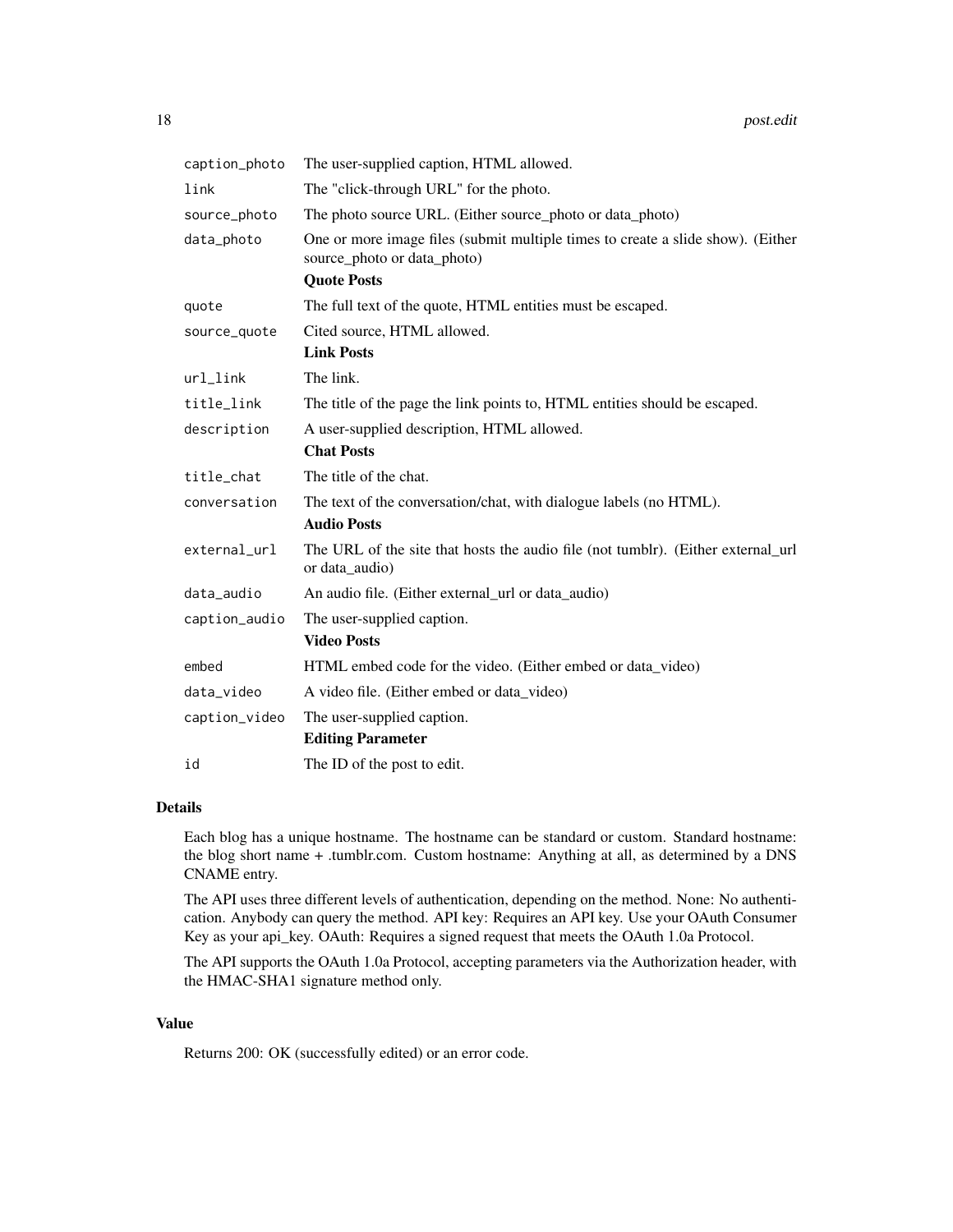#### <span id="page-18-0"></span>post.reblog 19

#### Author(s)

Andrea Capozio

#### References

https://www.tumblr.com/docs/en/api/v2

# Examples

```
## Not run:
## An example of an authenticated request using the httr package,
## where consumer_key, consumer_secret, appname are fictitious.
## You can obtain your own at https://www.tumblr.com/oauth/apps
consumer_key <-'key'
consumer_secret <- 'secret'
appname <- Tumblr_App
tokenURL <- 'https://www.tumblr.com/oauth/request_token'
accessTokenURL <- 'https://www.tumblr.com/oauth/acces_token'
authorizeURL <- 'https://www.tumblr.com/oauth/authorize'
app <- oauth_app(appname, consumer_key, consumer_secret)
endpoint <- oauth_endpoint(tokenURL, authorizeURL, accessTokenURL)
token <- oauth1.0_token(endpoint, app)
sig <- sign_oauth1.0(app,
token = token$credentials$oauth_token,
token_secret = token$credentials$oauth_token_secret)
## you must specify a real blog for base_hostname
base_hostname <- "blogname.tumblr.com"
id <- 97468713814
post.edit(base_hostname = base_hostname, type = "text", tags = "tumblr, api",
title_text = "Title", body = "foo 2",id = id, token = token,
consumer_key = consumer_key, consumer_secret = consumer_secret)
```
## End(Not run)

post.reblog *Reblog a Post.*

#### Description

This function allows to reblog a blog post.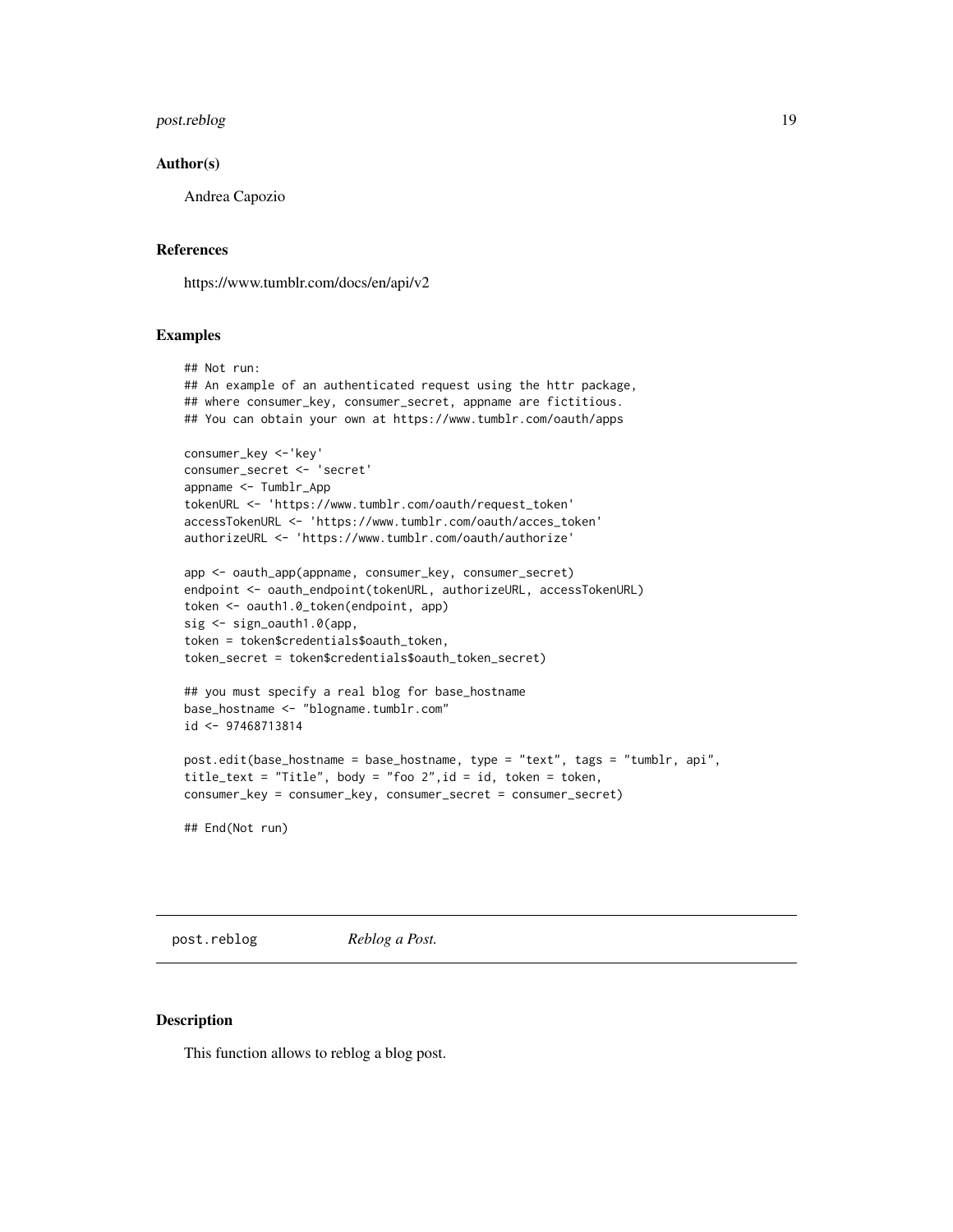# Usage

```
post.reblog(base_hostname = NA, type = "text", state = "published", tags = NA,
tweet = NA, date = as.character(Sys.time()), format = "html", slug = NA,
title_text = NA, body = NA, caption_photo = NA, link = NA, source_photo = NA,
data_photo = NA, quote = NA, source_quote = NA, url_link = NA, title_link = NA,
description = NA, title_chat = NA, conversation = NA, external_url = NA,
data_audio = NA, caption_audio = NA, embed = NA, data_video = NA,
caption_video = NA, id = NA, reblog_key = NA, comment = NA, token = NA,
consumer_key = NA, consumer_secret = NA)
```
# Arguments

|                 | All Post types have the following parameters:                                                                                             |
|-----------------|-------------------------------------------------------------------------------------------------------------------------------------------|
| base_hostname   | The standard or custom blog hostname. See Details.                                                                                        |
| type            | The type of post to create. Specify one of the following: text, photo, quote, link,<br>chat, audio, video. The default is setted as text. |
| state           | The state of the post. Specify one of the following: published, draft, queue,<br>private. The default is setted as published.             |
| tags            | Comma-separated tags for this post.                                                                                                       |
| tweet           | Manages the autotweet (if enabled) for this post: set to off for no tweet, or enter<br>text to override the default tweet.                |
| date            | The GMT date and time of the post, as a string.                                                                                           |
| format          | Sets the format type of post. Supported formats are: html, markdown. The<br>default is setted as html.                                    |
| slug            | Add a short text summary to the end of the post URL.                                                                                      |
| token           | Represents the complete set of data needed for OAuth access: an app, an end-<br>point, cached credentials and parameters. See Details.    |
| consumer_key    | The consumer key provided by your application.                                                                                            |
| consumer_secret |                                                                                                                                           |
|                 | The consumer secret provided by your application.                                                                                         |
|                 | <b>Text Posts</b>                                                                                                                         |
| title_text      | The optional title of the post, HTML entities must be escaped.                                                                            |
| body            | The full post body, HTML allowed.                                                                                                         |
|                 | <b>Photo Posts</b>                                                                                                                        |
| caption_photo   | The user-supplied caption, HTML allowed.                                                                                                  |
| link            | The "click-through URL" for the photo.                                                                                                    |
| source_photo    | The photo source URL. (Either source_photo or data_photo)                                                                                 |
| data_photo      | One or more image files (submit multiple times to create a slide show). (Either<br>source_photo or data_photo)                            |
|                 | <b>Quote Posts</b>                                                                                                                        |
| quote           | The full text of the quote, HTML entities must be escaped.                                                                                |
|                 |                                                                                                                                           |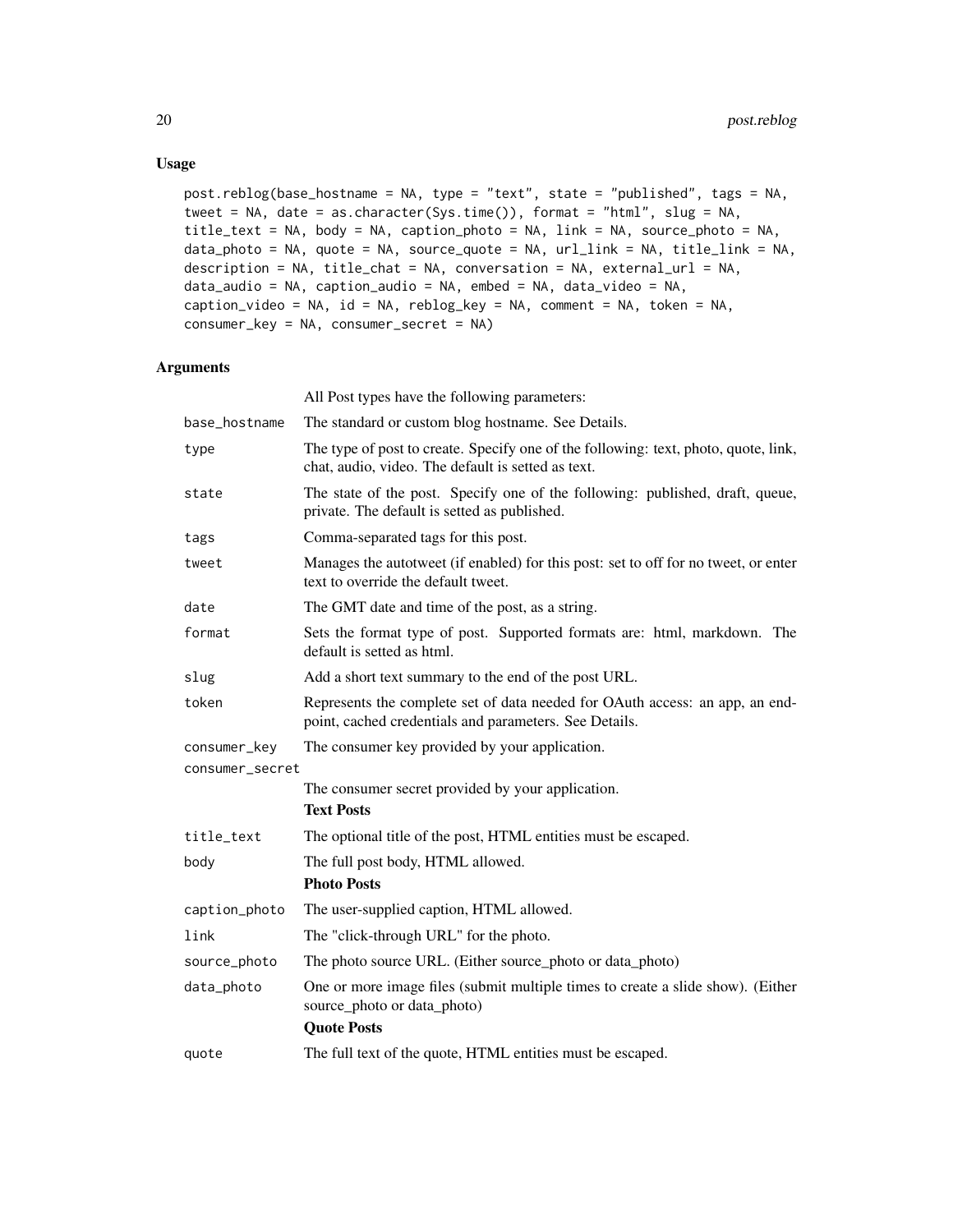# post.reblog 21

| source_quote  | Cited source, HTML allowed.                                                                        |
|---------------|----------------------------------------------------------------------------------------------------|
|               | <b>Link Posts</b>                                                                                  |
| url_link      | The link.                                                                                          |
| title_link    | The title of the page the link points to, HTML entities should be escaped.                         |
| description   | A user-supplied description, HTML allowed.                                                         |
|               | <b>Chat Posts</b>                                                                                  |
| title_chat    | The title of the chat.                                                                             |
| conversation  | The text of the conversation/chat, with dialogue labels (no HTML).                                 |
|               | <b>Audio Posts</b>                                                                                 |
| external_url  | The URL of the site that hosts the audio file (not tumblr). (Either external_url<br>or data_audio) |
| data_audio    | An audio file. (Either external_url or data_audio)                                                 |
| caption_audio | The user-supplied caption.                                                                         |
|               | <b>Video Posts</b>                                                                                 |
| embed         | HTML embed code for the video. (Either embed or data_video)                                        |
| data_video    | A video file. (Either embed or data_video)                                                         |
| caption_video | The user-supplied caption.                                                                         |
|               | <b>Reblogging Parameters</b>                                                                       |
| id            | The ID of the reblogged post on tumblelog.                                                         |
| reblog_key    | The reblog key for the reblogged post - get the reblog key with a /posts request.                  |
| comment       | A comment added to the reblogged post.                                                             |

# Details

Each blog has a unique hostname. The hostname can be standard or custom. Standard hostname: the blog short name + .tumblr.com. Custom hostname: Anything at all, as determined by a DNS CNAME entry.

The API uses three different levels of authentication, depending on the method. None: No authentication. Anybody can query the method. API key: Requires an API key. Use your OAuth Consumer Key as your api\_key. OAuth: Requires a signed request that meets the OAuth 1.0a Protocol.

The API supports the OAuth 1.0a Protocol, accepting parameters via the Authorization header, with the HMAC-SHA1 signature method only.

# Value

Returns 201: Created or an error code.

# Author(s)

Andrea Capozio

# References

https://www.tumblr.com/docs/en/api/v2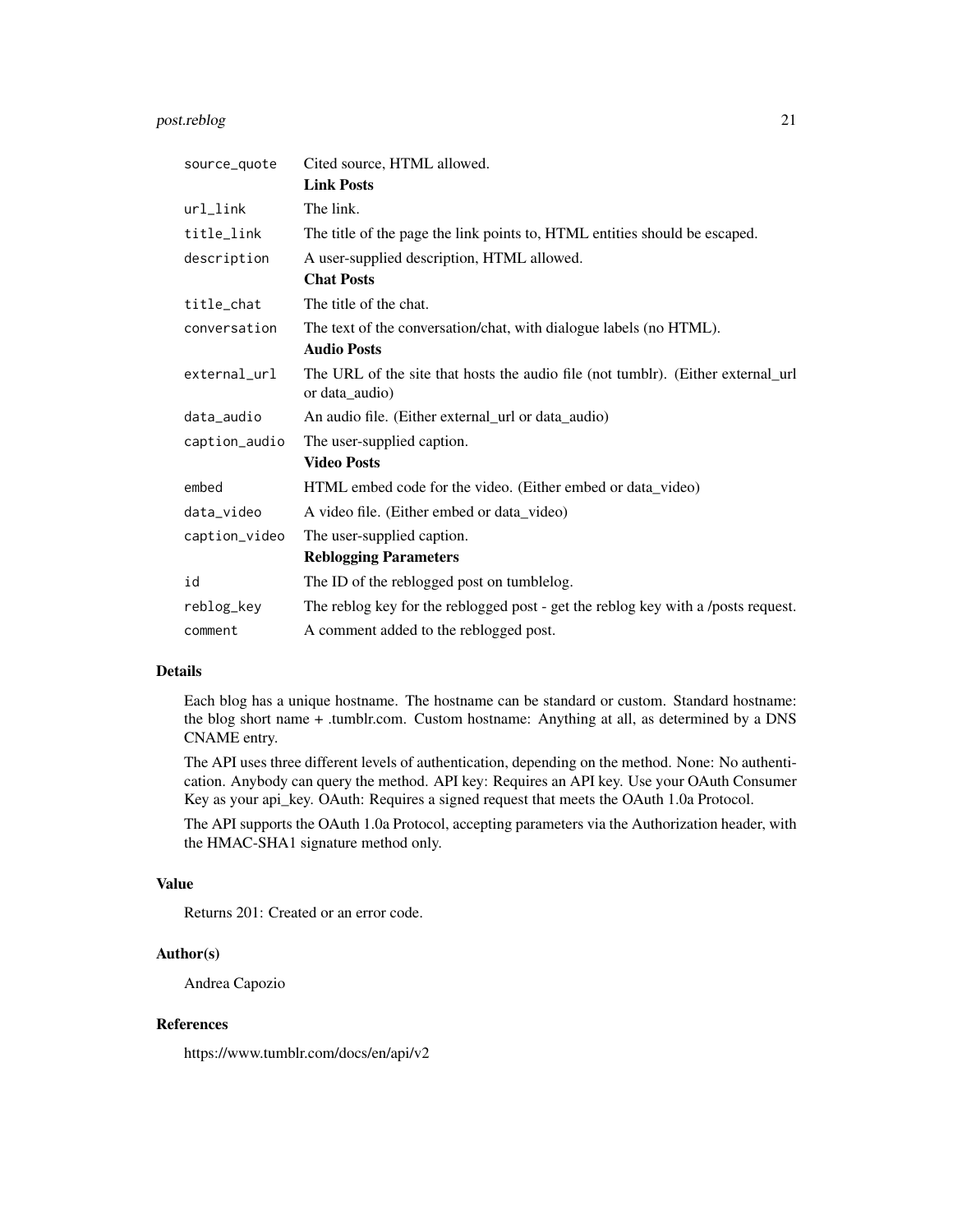# Examples

```
## Not run:
## An example of an authenticated request using the httr package,
## where consumer_key, consumer_secret, appname are fictitious.
## You can obtain your own at https://www.tumblr.com/oauth/apps
consumer_key <-'key'
consumer_secret <- 'secret'
appname <- Tumblr_App
tokenURL <- 'https://www.tumblr.com/oauth/request_token'
accessTokenURL <- 'https://www.tumblr.com/oauth/acces_token'
authorizeURL <- 'https://www.tumblr.com/oauth/authorize'
app <- oauth_app(appname, consumer_key, consumer_secret)
endpoint <- oauth_endpoint(tokenURL, authorizeURL, accessTokenURL)
token <- oauth1.0_token(endpoint, app)
sig <- sign_oauth1.0(app,
token = token$credentials$oauth_token,
token_secret = token$credentials$oauth_token_secret)
## you must specify a real blog for base_hostname
base_hostname <- "blogname.tumblr.com"
id <- 97468713814
post.reblog(base_hostname = base_hostname, type = "text", tags = "tumblr, api",
title_text = "Title", body = "foo 2", id = id, reblog_key="2FOPxeOa",
token = token, consumer_key = consumer_key, consumer_secret = consumer_secret)
## End(Not run)
```
posts *Retrieve Published Posts.*

#### Description

This function retrieves published posts.

#### Usage

```
posts(base_hostname = NA, limit = 20, offset = 0, api_key = NA, type = NA,
id = NA, tag = NA, reblog_info = FALSE, notes_info = FALSE, filter = "HTML")
```
# Arguments

| base_hostname | The standard or custom blog hostname. See Details.             |
|---------------|----------------------------------------------------------------|
| limit         | The number of results to return: 1-20, inclusive.              |
| offset        | Result to start at. 0 is the first follower.                   |
| api_kev       | The consumer secret provided by your application. See Details. |

<span id="page-21-0"></span>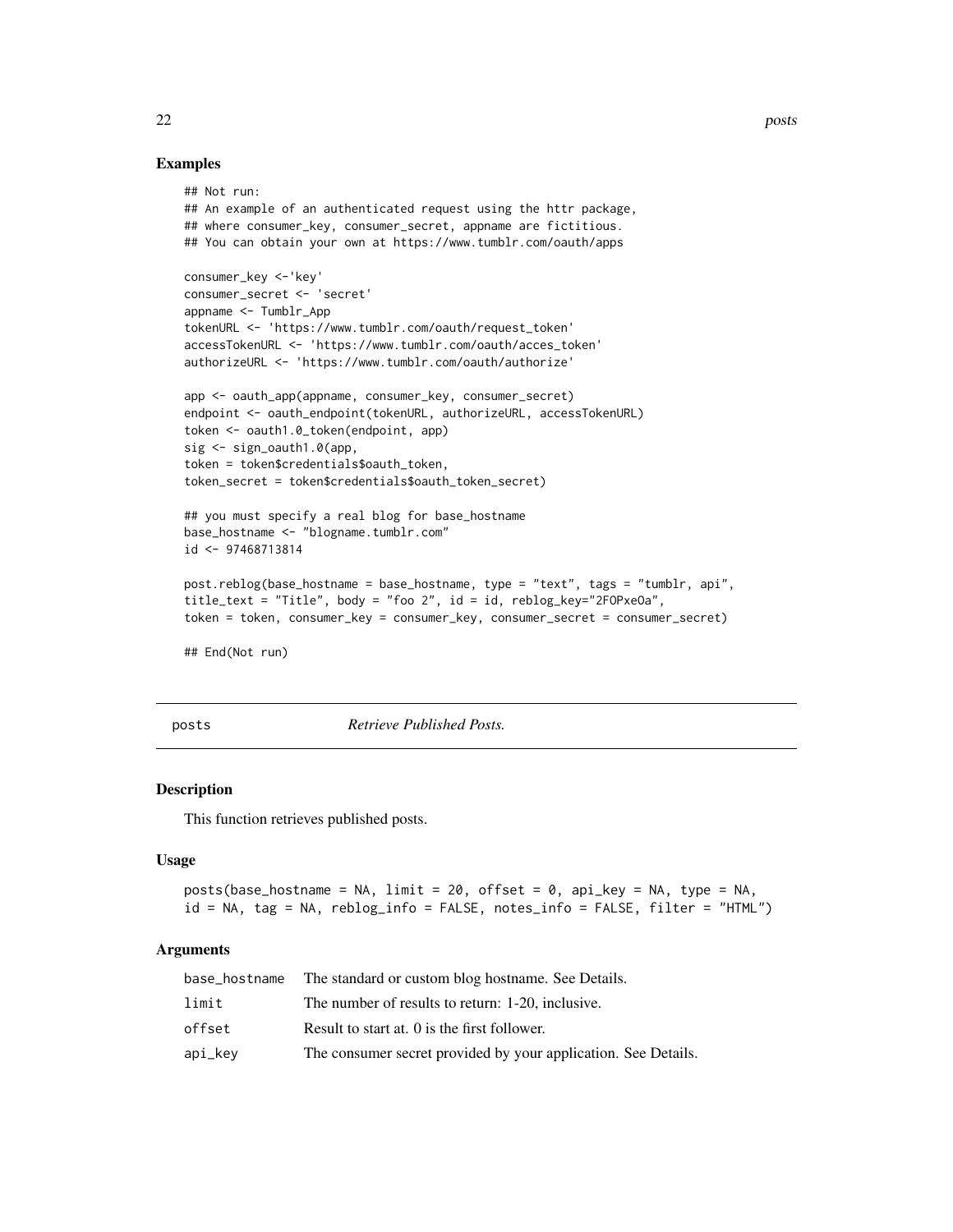| type        | The type of post to return. The available values are: text, photo, quote, link,<br>chat, audio, video, answer. If no values are specified, all types are returned.                                                         |
|-------------|----------------------------------------------------------------------------------------------------------------------------------------------------------------------------------------------------------------------------|
| id          | A specific post ID. Returns the single post specified or (if not found) a 404 error.                                                                                                                                       |
| tag         | Limits the response to posts with the specified tag.                                                                                                                                                                       |
| reblog_info | Indicates whether to return reblog information (specify TRUE or FALSE). Re-<br>turns the various reblogged fields. See Details.                                                                                            |
| notes_info  | Indicates whether to return notes information (specify TRUE or FALSE). Re-<br>turns note count and note metadata. See Details.                                                                                             |
| filter      | Specifies the post format to return, other than HTML: text - Plain text, no<br>HTML; raw - As entered by the user (no post-processing); if the user writes<br>in Markdown, the Markdown will be returned rather than HTML. |

# Details

Each blog has a unique hostname. The hostname can be standard or custom. Standard hostname: the blog short name + .tumblr.com. Custom hostname: Anything at all, as determined by a DNS CNAME entry.

The API uses three different levels of authentication, depending on the method. None: No authentication. Anybody can query the method. API key: Requires an API key. Use your OAuth Consumer Key as your api\_key. OAuth: Requires a signed request that meets the OAuth 1.0a Protocol.

reblog\_info and notes\_info are false by default because of the server impact involved in retrieving the data.

# Value

Each response includes a blog object that is equivalent of an info.blog response. Posts are returned as an array attached to the posts field. All post types have the following common response.

| blog_name   | A string. The short name used to uniquely identify a blog.                                                            |
|-------------|-----------------------------------------------------------------------------------------------------------------------|
| id          | A number. The post's unique ID.                                                                                       |
| post_url    | A string. The location of the post.                                                                                   |
| type        | A string. The type of post.                                                                                           |
| timestamp   | A number. The time of the post, in seconds since the epoch.                                                           |
| date        | A string. The GMT date and time of the post, as a string.                                                             |
| format      | A string. The post format: html or markdown.                                                                          |
| reblog_key  | A string. The key used to reblog this post.                                                                           |
| tags        | An array (string). Tags applied to the post.                                                                          |
| bookmarklet | A boolean. Indicates whether the post was created via the Tumblr bookmarklet.<br>Exists only if true.                 |
| mobile      | A boolean. Indicates whether the post was created via mobile/email publishing.<br>Exists only if true.                |
| source_url  | A string. The URL for the source of the content for quotes, reblogs, etc Exists<br>only if there is a content source. |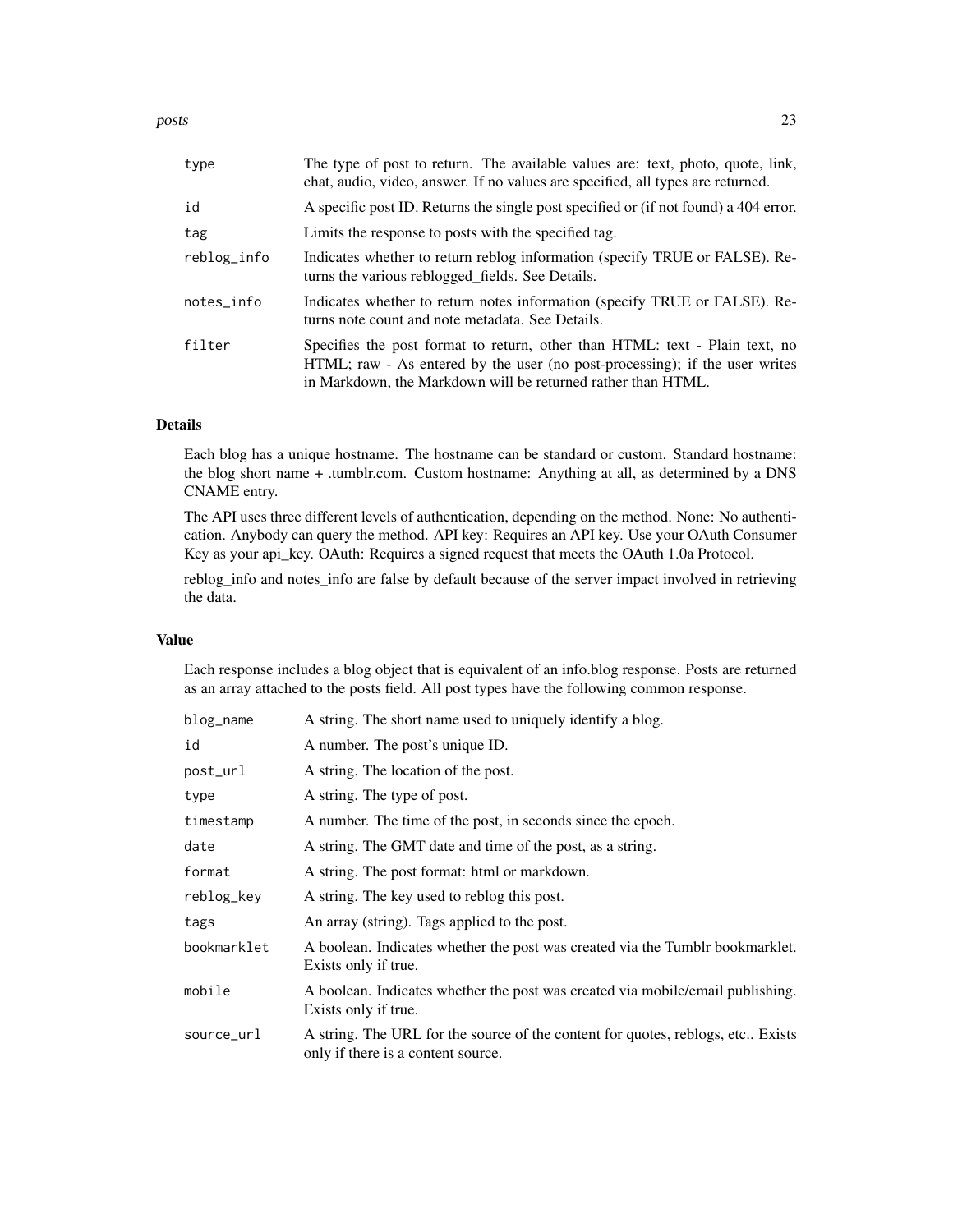<span id="page-23-0"></span>

| source_title | A string. The title of the source site. Exists only if there is a content source.                                                |
|--------------|----------------------------------------------------------------------------------------------------------------------------------|
| liked        | A boolean. Indicates if a user has already liked a post or not. Exists only if the<br>request is fully authenticated with OAuth. |
| state        | A string. Indicates the current state of the post. States are: published, queued,<br>draft and private.                          |
| total_posts  | A number. The total number of post available for this request, useful for pagi-<br>nating through results.                       |

For a specified type, other response fields are returned. See References for more details.

# Author(s)

Andrea Capozio

# References

https://www.tumblr.com/docs/en/api/v2

# Examples

```
## Not run:
## An example of an authenticated request,
## where api_key is fictitious.
## You can obtain your own at https://www.tumblr.com/oauth/apps
api_key <- "key"
## you must specify a real blog for base_hostname
base_hostname <- "blogname.tumblr.com"
posts(base_hostname = base_hostname, type = "text", api_key = api_key)
## End(Not run)
```
posts.draft *Retrieve Draft Posts.*

# Description

This function retrieves draft posts.

# Usage

```
posts.draft(base_hostname = NA, before_id = 0, filter = "HTML", token = NA,
consumer_key = NA, consumer_secret = NA)
```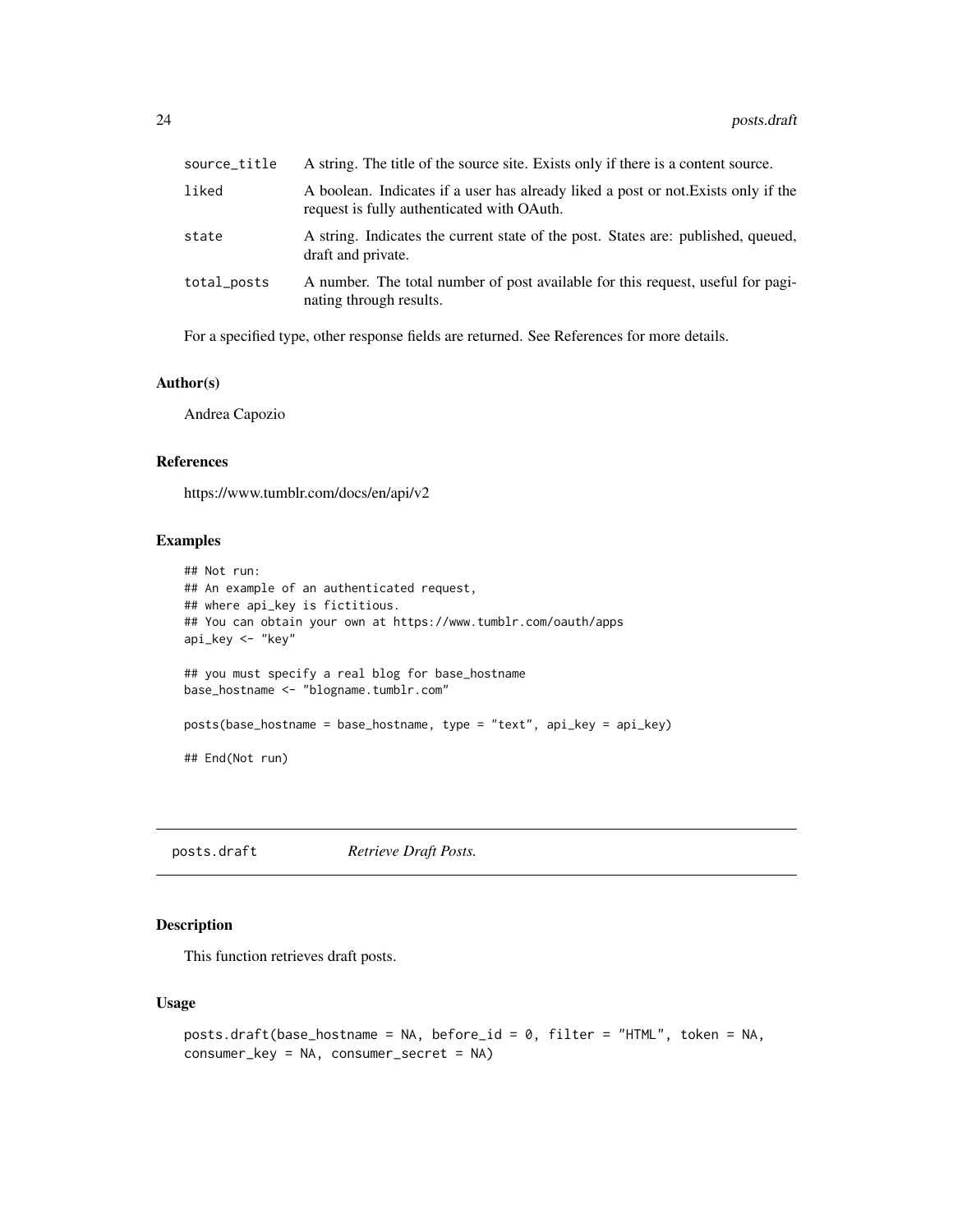# posts.draft 25

# Arguments

| base_hostname   | The standard or custom blog hostname. See Details.                                                                                                                                                                         |
|-----------------|----------------------------------------------------------------------------------------------------------------------------------------------------------------------------------------------------------------------------|
| before_id       | Returns posts that have appeared after this ID.                                                                                                                                                                            |
| filter          | Specifies the post format to return, other than HTML: text - Plain text, no<br>HTML; raw - As entered by the user (no post-processing); if the user writes<br>in Markdown, the Markdown will be returned rather than HTML. |
| token           | Represents the complete set of data needed for OAuth access: an app, an end-<br>point, cached credentials and parameters. See Details.                                                                                     |
| consumer_key    | The consumer key provided by your application.                                                                                                                                                                             |
| consumer_secret |                                                                                                                                                                                                                            |
|                 | The consumer secret provided by your application.                                                                                                                                                                          |

# Details

Each blog has a unique hostname. The hostname can be standard or custom. Standard hostname: the blog short name + .tumblr.com. Custom hostname: Anything at all, as determined by a DNS CNAME entry.

The API uses three different levels of authentication, depending on the method. None: No authentication. Anybody can query the method. API key: Requires an API key. Use your OAuth Consumer Key as your api\_key. OAuth: Requires a signed request that meets the OAuth 1.0a Protocol.

The API supports the OAuth 1.0a Protocol, accepting parameters via the Authorization header, with the HMAC-SHA1 signature method only.

# Value

All post types have the following common response.

| blog_name    | A string. The short name used to uniquely identify a blog.                                                            |
|--------------|-----------------------------------------------------------------------------------------------------------------------|
| id           | A number. The post's unique ID.                                                                                       |
| post_url     | A string. The location of the post.                                                                                   |
| type         | A string. The type of post.                                                                                           |
| timestamp    | A number. The time of the post, in seconds since the epoch.                                                           |
| date         | A string. The GMT date and time of the post, as a string.                                                             |
| format       | A string. The post format: html or markdown.                                                                          |
| reblog_key   | A string. The key used to reblog this post.                                                                           |
| tags         | An array (string). Tags applied to the post.                                                                          |
| bookmarklet  | A boolean. Indicates whether the post was created via the Tumblr bookmarklet.<br>Exists only if true.                 |
| mobile       | A boolean. Indicates whether the post was created via mobile/email publishing.<br>Exists only if true.                |
| source_url   | A string. The URL for the source of the content for quotes, reblogs, etc Exists<br>only if there is a content source. |
| source_title | A string. The title of the source site. Exists only if there is a content source.                                     |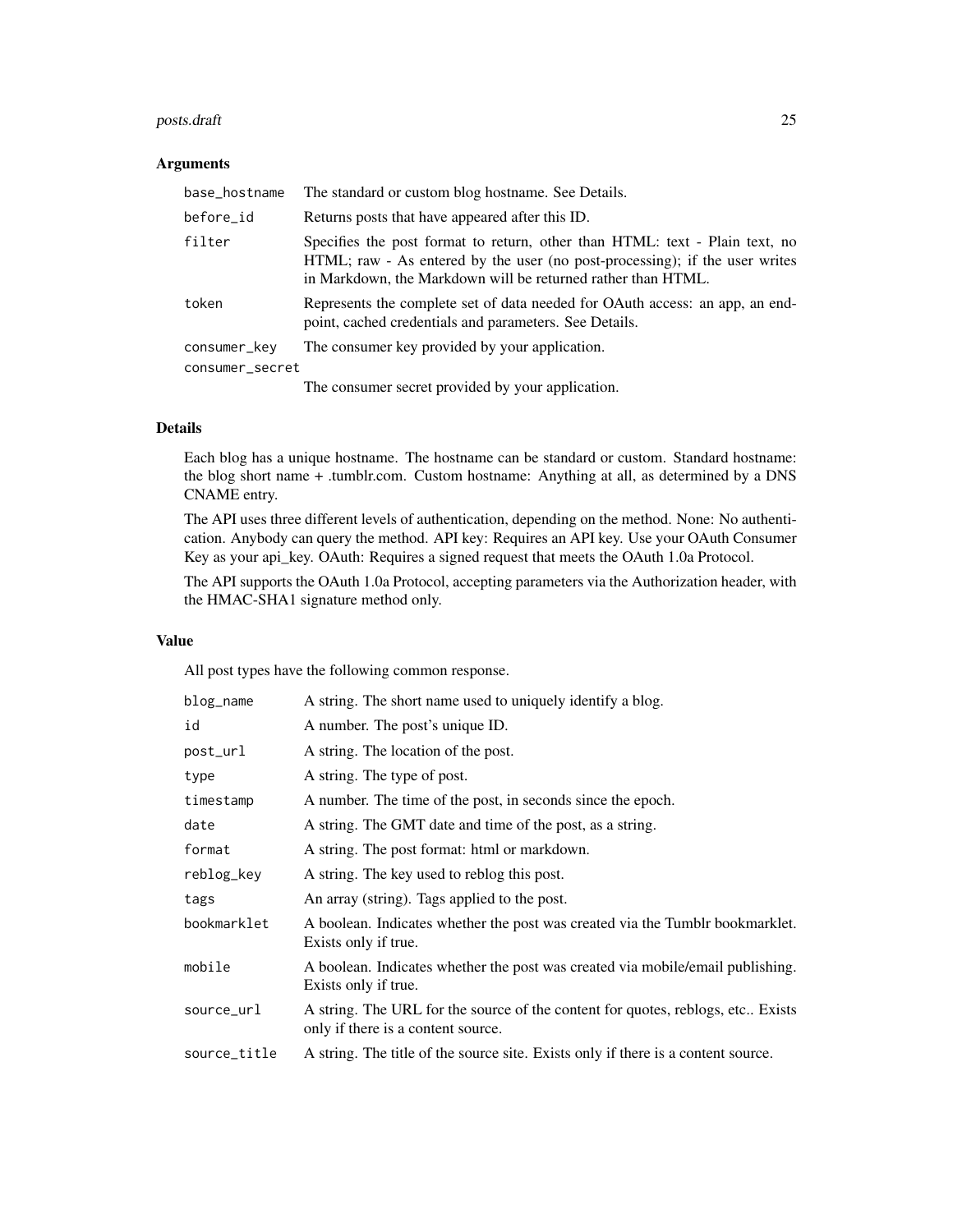| liked       | A boolean. Indicates if a user has already liked a post or not. Exists only if the<br>request is fully authenticated with OAuth. |
|-------------|----------------------------------------------------------------------------------------------------------------------------------|
| state       | A string. Indicates the current state of the post. States are: published, queued,<br>draft and private.                          |
| total_posts | A number. The total number of post available for this request, useful for pagi-<br>nating through results.                       |

For a specified type, other response fields are returned. See References for more details.

# Author(s)

Andrea Capozio

#### References

https://www.tumblr.com/docs/en/api/v2

#### Examples

```
## Not run:
## An example of an authenticated request using the httr package,
## where consumer_key, consumer_secret, appname are fictitious.
## You can obtain your own at https://www.tumblr.com/oauth/apps
consumer_key <-'key'
consumer_secret <- 'secret'
appname <- Tumblr_App
tokenURL <- 'https://www.tumblr.com/oauth/request_token'
accessTokenURL <- 'https://www.tumblr.com/oauth/acces_token'
authorizeURL <- 'https://www.tumblr.com/oauth/authorize'
app <- oauth_app(appname, consumer_key, consumer_secret)
endpoint <- oauth_endpoint(tokenURL, authorizeURL, accessTokenURL)
token <- oauth1.0_token(endpoint, app)
sig <- sign_oauth1.0(app,
token = token$credentials$oauth_token,
token_secret = token$credentials$oauth_token_secret)
## you must specify a real blog for base_hostname
base_hostname <- "blogname.tumblr.com"
posts.draft(base_hostname = base_hostname, filter = "HTML", token = token,
consumer_key = consumer_key, consumer_secret = consumer_secret)
```
## End(Not run)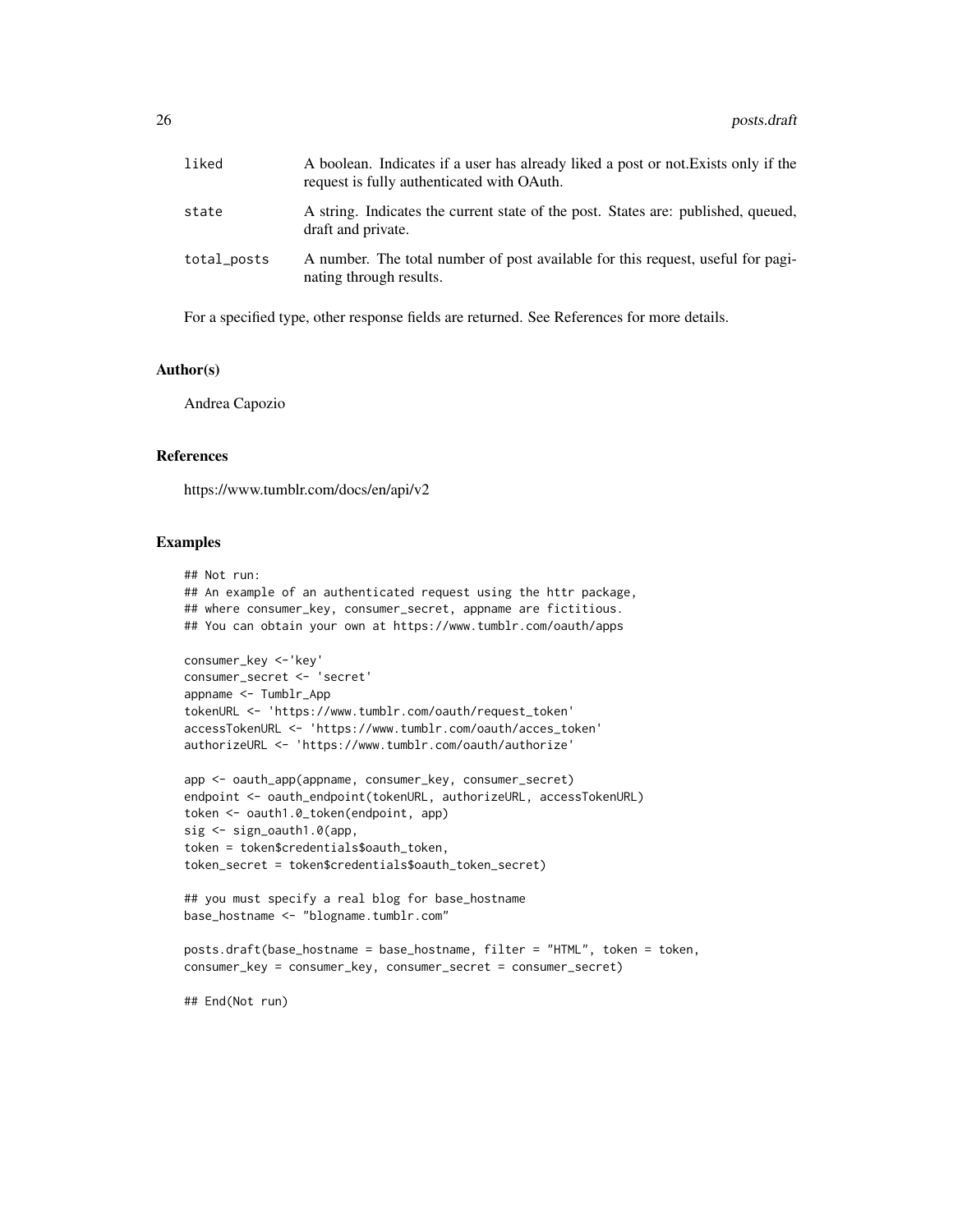<span id="page-26-0"></span>

#### Description

This function retrieves queued drafts.

# Usage

```
posts.queue(base_hostname = NA, limit = 20, offset = 0, filter = "HTML",
token = NA, consumer_key = NA, consumer_secret = NA)
```
#### Arguments

| base_hostname   | The standard or custom blog hostname. See Details.                                                                                                                                                                         |
|-----------------|----------------------------------------------------------------------------------------------------------------------------------------------------------------------------------------------------------------------------|
| limit           | The number of results to return: 1-20, inclusive.                                                                                                                                                                          |
| offset          | Result to start at. 0 is the first follower.                                                                                                                                                                               |
| filter          | Specifies the post format to return, other than HTML: text - Plain text, no<br>HTML; raw - As entered by the user (no post-processing); if the user writes<br>in Markdown, the Markdown will be returned rather than HTML. |
| token           | Represents the complete set of data needed for OAuth access: an app, an end-<br>point, cached credentials and parameters. See Details.                                                                                     |
| consumer_key    | The consumer key provided by your application.                                                                                                                                                                             |
| consumer_secret |                                                                                                                                                                                                                            |

The consumer secret provided by your application.

# Details

Each blog has a unique hostname. The hostname can be standard or custom. Standard hostname: the blog short name + .tumblr.com. Custom hostname: Anything at all, as determined by a DNS CNAME entry.

The API uses three different levels of authentication, depending on the method. None: No authentication. Anybody can query the method. API key: Requires an API key. Use your OAuth Consumer Key as your api\_key. OAuth: Requires a signed request that meets the OAuth 1.0a Protocol.

The API supports the OAuth 1.0a Protocol, accepting parameters via the Authorization header, with the HMAC-SHA1 signature method only.

# Value

All post types have the following common response.

| blog_name | A string. The short name used to uniquely identify a blog. |
|-----------|------------------------------------------------------------|
| id        | A number. The post's unique ID.                            |
| post_url  | A string. The location of the post.                        |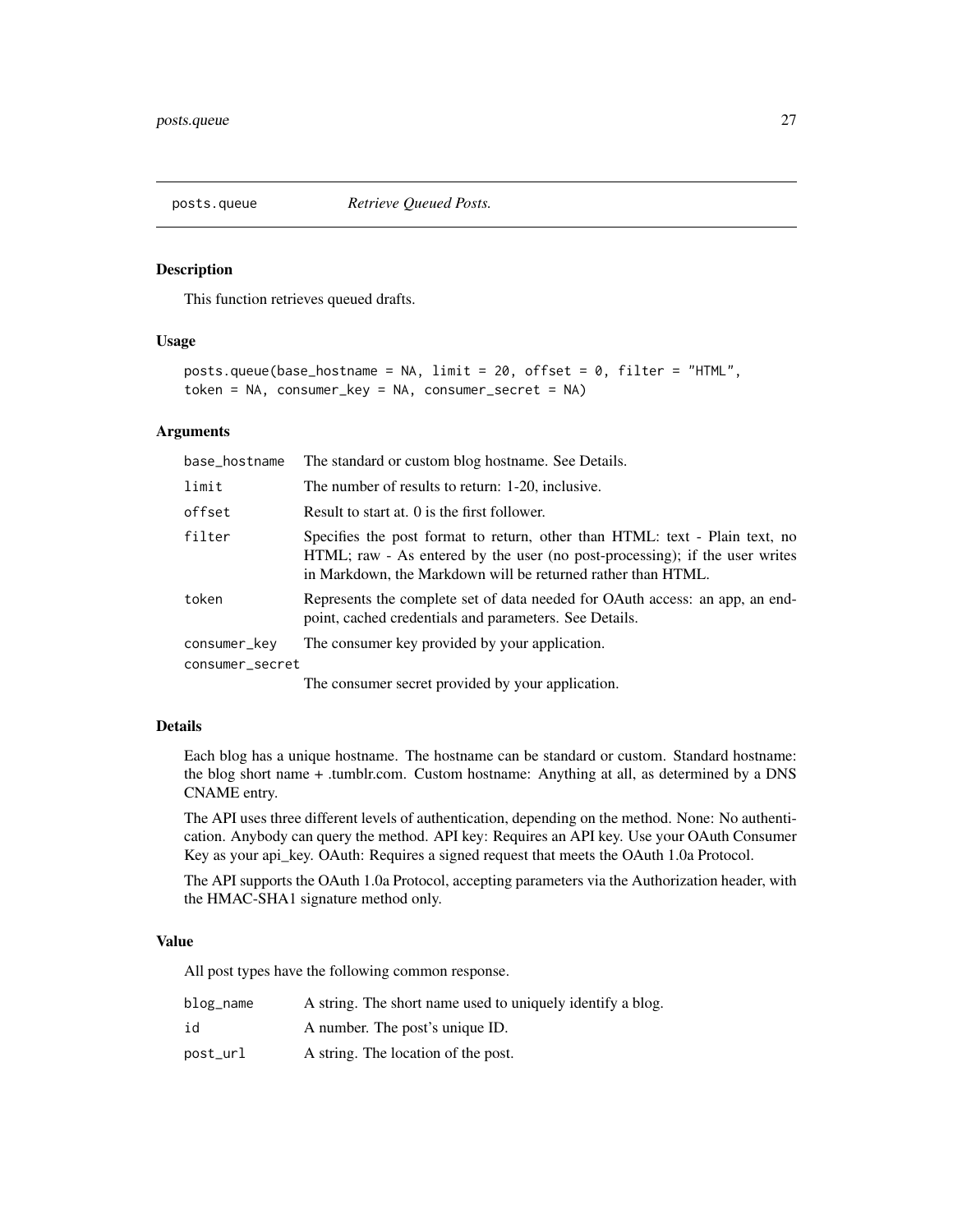| type         | A string. The type of post.                                                                                                      |
|--------------|----------------------------------------------------------------------------------------------------------------------------------|
| timestamp    | A number. The time of the post, in seconds since the epoch.                                                                      |
| date         | A string. The GMT date and time of the post, as a string.                                                                        |
| format       | A string. The post format: html or markdown.                                                                                     |
| reblog_key   | A string. The key used to reblog this post.                                                                                      |
| tags         | An array (string). Tags applied to the post.                                                                                     |
| bookmarklet  | A boolean. Indicates whether the post was created via the Tumblr bookmarklet.<br>Exists only if true.                            |
| mobile       | A boolean. Indicates whether the post was created via mobile/email publishing.<br>Exists only if true.                           |
| source_url   | A string. The URL for the source of the content for quotes, reblogs, etc Exists<br>only if there is a content source.            |
| source_title | A string. The title of the source site. Exists only if there is a content source.                                                |
| liked        | A boolean. Indicates if a user has already liked a post or not. Exists only if the<br>request is fully authenticated with OAuth. |
| state        | A string. Indicates the current state of the post. States are: published, queued,<br>draft and private.                          |
| total_posts  | A number. The total number of post available for this request, useful for pagi-<br>nating through results.                       |

For a specified type, other response fields are returned. See References for more details.

# Author(s)

Andrea Capozio

# References

https://www.tumblr.com/docs/en/api/v2

# Examples

```
## Not run:
## An example of an authenticated request using the httr package,
## where consumer_key, consumer_secret, appname are fictitious.
## You can obtain your own at https://www.tumblr.com/oauth/apps
consumer_key <-'key'
consumer_secret <- 'secret'
appname <- Tumblr_App
tokenURL <- 'https://www.tumblr.com/oauth/request_token'
accessTokenURL <- 'https://www.tumblr.com/oauth/acces_token'
```
authorizeURL <- 'https://www.tumblr.com/oauth/authorize'

```
app <- oauth_app(appname, consumer_key, consumer_secret)
endpoint <- oauth_endpoint(tokenURL, authorizeURL, accessTokenURL)
token <- oauth1.0_token(endpoint, app)
```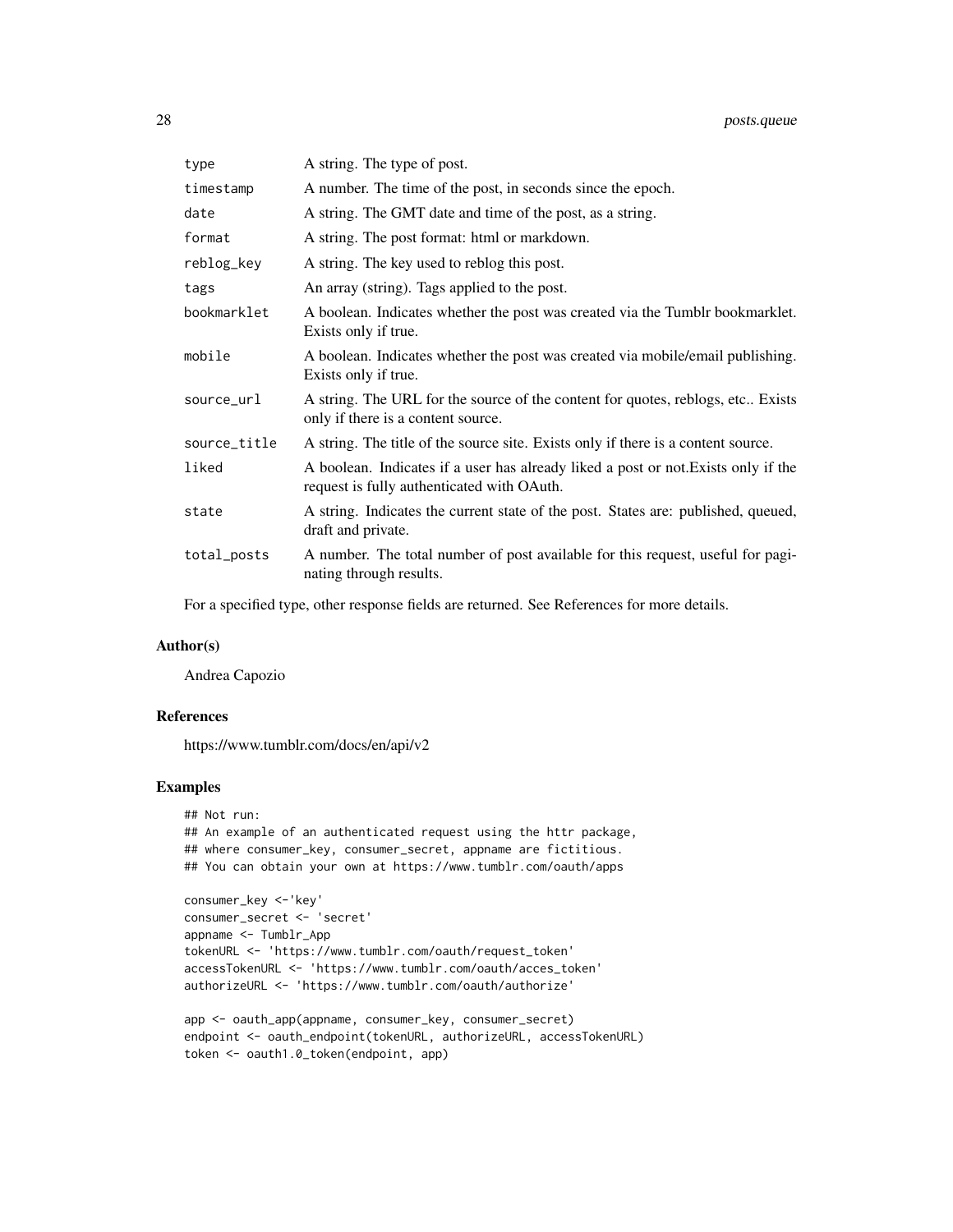# <span id="page-28-0"></span>posts.submission 29

```
sig <- sign_oauth1.0(app,
token = token$credentials$oauth_token,
token_secret = token$credentials$oauth_token_secret)
## you must specify a real blog for base_hostname
base_hostname <- "blogname.tumblr.com"
posts.queue(base_hostname = base_hostname, filter = "raw", token = token,
consumer_key = consumer_key, consumer_secret = consumer_secret)
## End(Not run)
```
posts.submission *Retrieve Submission Posts.*

#### Description

This function retrieves submission posts.

# Usage

```
posts.submission(base_hostname = NA, offset = 0, filter = "HTML", token = NA,
consumer_key = NA, consumer_secret = NA)
```
# Arguments

| base_hostname   | The standard or custom blog hostname. See Details.                                                                                                                                                                         |
|-----------------|----------------------------------------------------------------------------------------------------------------------------------------------------------------------------------------------------------------------------|
| offset          | Result to start at. 0 is the first follower.                                                                                                                                                                               |
| filter          | Specifies the post format to return, other than HTML: text - Plain text, no<br>HTML; raw - As entered by the user (no post-processing); if the user writes<br>in Markdown, the Markdown will be returned rather than HTML. |
| token           | Represents the complete set of data needed for OAuth access: an app, an end-<br>point, cached credentials and parameters. See Details.                                                                                     |
| consumer_key    | The consumer key provided by your application.                                                                                                                                                                             |
| consumer_secret |                                                                                                                                                                                                                            |
|                 | The consumer secret provided by your application.                                                                                                                                                                          |

#### Details

Each blog has a unique hostname. The hostname can be standard or custom. Standard hostname: the blog short name + .tumblr.com. Custom hostname: Anything at all, as determined by a DNS CNAME entry.

The API uses three different levels of authentication, depending on the method. None: No authentication. Anybody can query the method. API key: Requires an API key. Use your OAuth Consumer Key as your api\_key. OAuth: Requires a signed request that meets the OAuth 1.0a Protocol.

The API supports the OAuth 1.0a Protocol, accepting parameters via the Authorization header, with the HMAC-SHA1 signature method only.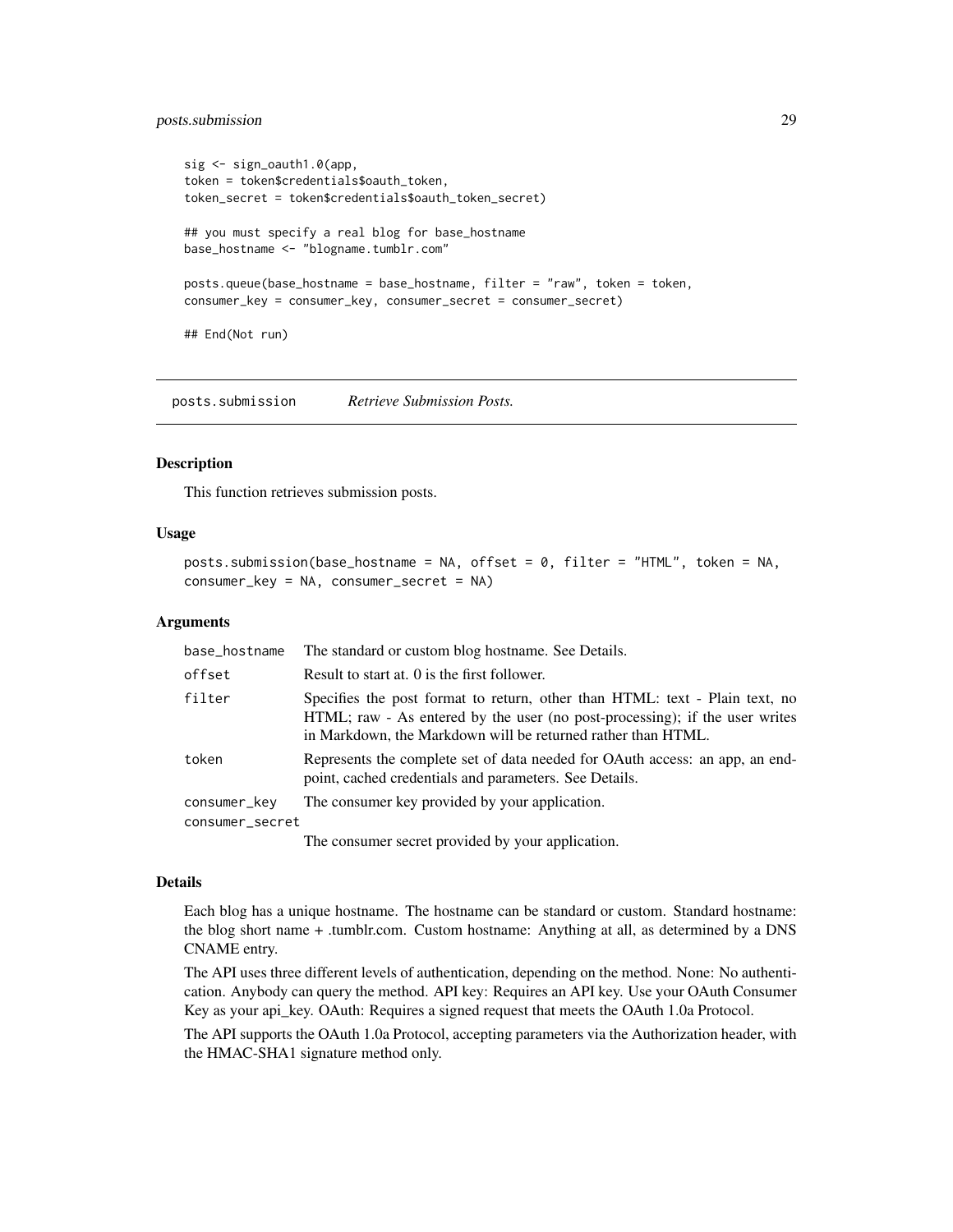# Value

All post types have the following common response.

| blog_name    | A string. The short name used to uniquely identify a blog.                                                                       |
|--------------|----------------------------------------------------------------------------------------------------------------------------------|
| id           | A number. The post's unique ID.                                                                                                  |
| post_url     | A string. The location of the post.                                                                                              |
| type         | A string. The type of post.                                                                                                      |
| timestamp    | A number. The time of the post, in seconds since the epoch.                                                                      |
| date         | A string. The GMT date and time of the post, as a string.                                                                        |
| format       | A string. The post format: html or markdown.                                                                                     |
| reblog_key   | A string. The key used to reblog this post.                                                                                      |
| tags         | An array (string). Tags applied to the post.                                                                                     |
| bookmarklet  | A boolean. Indicates whether the post was created via the Tumblr bookmarklet.<br>Exists only if true.                            |
| mobile       | A boolean. Indicates whether the post was created via mobile/email publishing.<br>Exists only if true.                           |
| source_url   | A string. The URL for the source of the content for quotes, reblogs, etc Exists<br>only if there is a content source.            |
| source_title | A string. The title of the source site. Exists only if there is a content source.                                                |
| liked        | A boolean. Indicates if a user has already liked a post or not. Exists only if the<br>request is fully authenticated with OAuth. |
| state        | A string. Indicates the current state of the post. States are: published, queued,<br>draft and private.                          |
| total_posts  | A number. The total number of post available for this request, useful for pagi-<br>nating through results.                       |
|              |                                                                                                                                  |

For a specified type, other response fields are returned. See References for more details.

# Author(s)

Andrea Capozio

# References

https://www.tumblr.com/docs/en/api/v2

# Examples

```
## Not run:
## An example of an authenticated request using the httr package,
## where consumer_key, consumer_secret, appname are fictitious.
## You can obtain your own at https://www.tumblr.com/oauth/apps
consumer_key <-'key'
```

```
consumer_secret <- 'secret'
```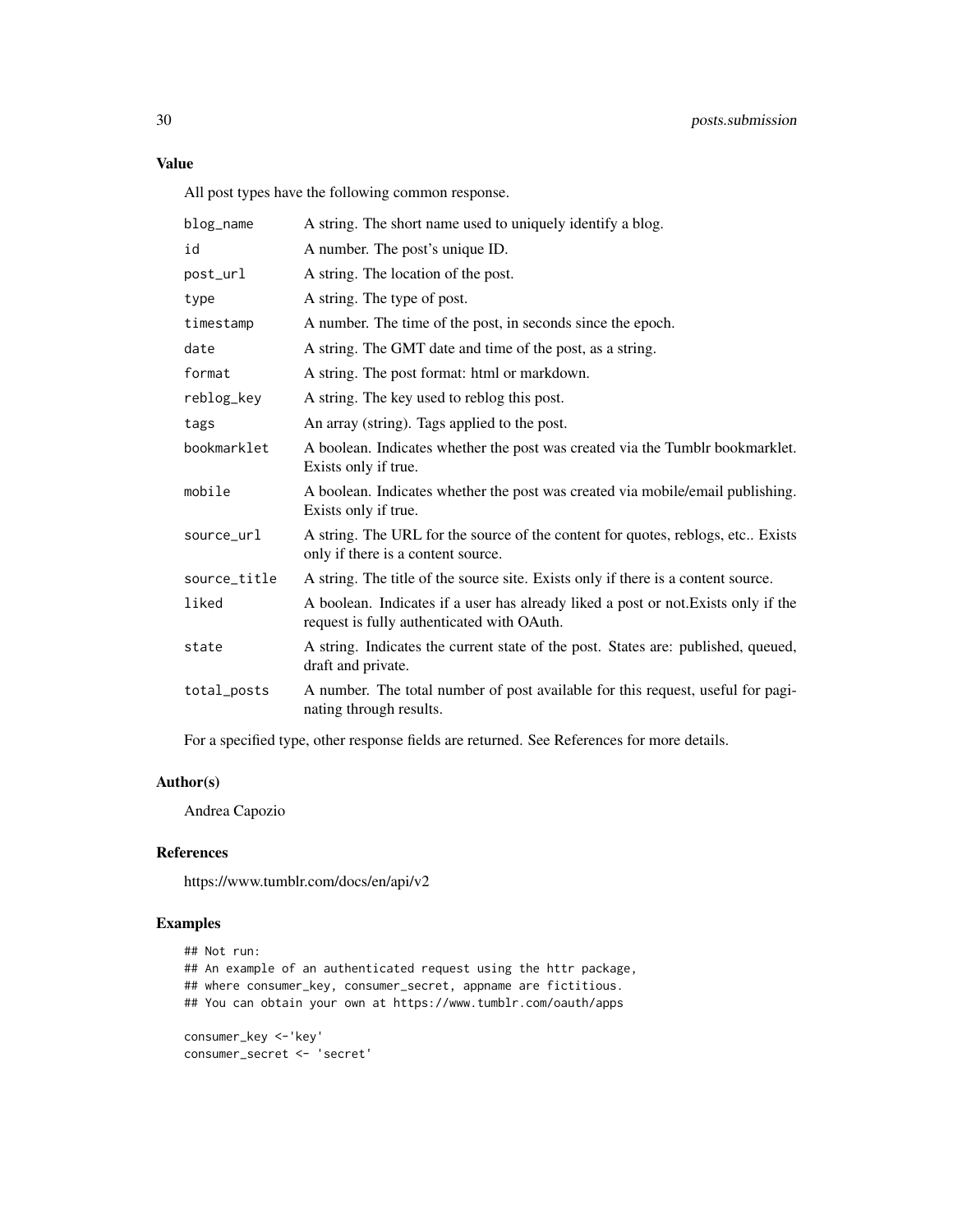#### <span id="page-30-0"></span>tagged 31 and 32 and 32 and 32 and 33 and 33 and 33 and 33 and 33 and 33 and 34 and 34 and 35 and 35 and 36 and 36 and 36 and 36 and 36 and 36 and 36 and 36 and 36 and 36 and 36 and 36 and 36 and 36 and 36 and 36 and 36 an

```
appname <- Tumblr_App
tokenURL <- 'https://www.tumblr.com/oauth/request_token'
accessTokenURL <- 'https://www.tumblr.com/oauth/acces_token'
authorizeURL <- 'https://www.tumblr.com/oauth/authorize'
app <- oauth_app(appname, consumer_key, consumer_secret)
endpoint <- oauth_endpoint(tokenURL, authorizeURL, accessTokenURL)
token <- oauth1.0_token(endpoint, app)
sig <- sign_oauth1.0(app,
token = token$credentials$oauth_token,
token_secret = token$credentials$oauth_token_secret)
## you must specify a real blog for base_hostname
base_hostname <- base_hostname
posts.submission(base_hostname = base_hostname, filter = "HTML", token = token,
consumer_key = consumer_key, consumer_secret = consumer_secret)
## End(Not run)
```
tagged *Get Posts with Tag.*

#### Description

Retrieve the posts with a set of tags.

# Usage

```
tagged(api_key = NA, tag = NA, before = as.integer(Sys.time()),
limit = 20, filter = "HTML")
```
#### Arguments

| api_key | Your OAuth Consumer Key. See Details.                                                                                                                                                                                      |
|---------|----------------------------------------------------------------------------------------------------------------------------------------------------------------------------------------------------------------------------|
| tag     | The tag on the posts you'd like to retrieve.                                                                                                                                                                               |
| before  | The timestamp of when you'd like to see posts before. Current timestamp is the<br>default.                                                                                                                                 |
| limit   | The number of results to return: 1-20, inclusive.                                                                                                                                                                          |
| filter  | Specifies the post format to return, other than HTML: text - plain text, no<br>HTML; raw - as entered by the user (no post-processing); if the user writes in<br>Markdown, the Markdown will be returned rather than HTML. |

# Details

The API uses three different levels of authentication, depending on the method. None: No authentication. Anybody can query the method. API key: Requires an API key. Use your OAuth Consumer Key as your api\_key. OAuth: Requires a signed request that meets the OAuth 1.0a Protocol.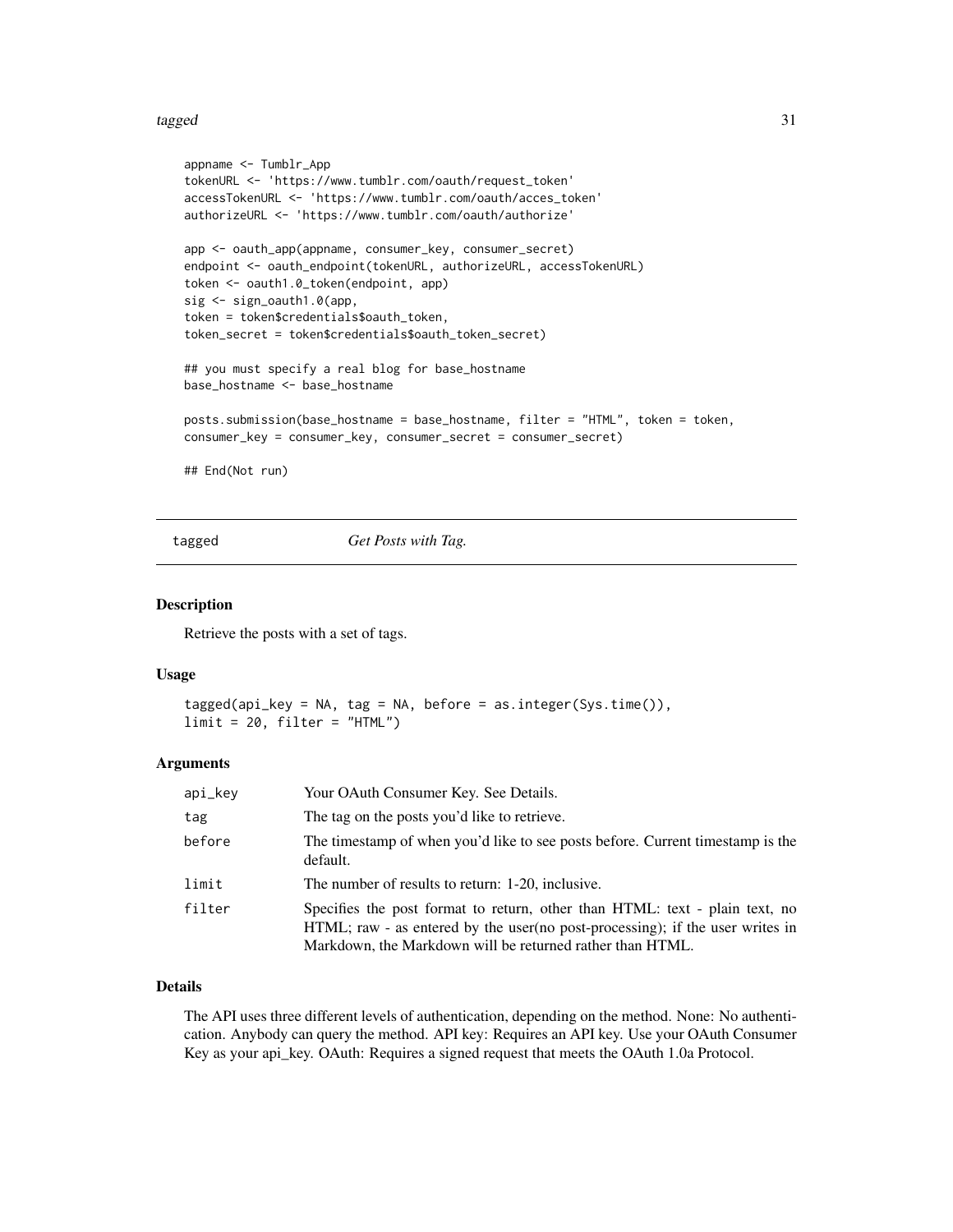32 tagged the control of the control of the control of the control of the control of the control of the control of the control of the control of the control of the control of the control of the control of the control of th

# Value

A list object with the following fields:

| blog_name    | A string. The short name used to uniquely identify a blog.                                                                       |
|--------------|----------------------------------------------------------------------------------------------------------------------------------|
| id           | A number. The unique ID of the post.                                                                                             |
| post_url     | A string. The location of the post.                                                                                              |
| type         | A string. The type of post.                                                                                                      |
| timestamp    | A number. The time of the post, in seconds since the epoch.                                                                      |
| date         | A string. The GMT date and time of the post, as a string.                                                                        |
| format       | A string. The post format: html or markdown.                                                                                     |
| reblog_key   | A string. The key used to reblog this post.                                                                                      |
| tags         | An array (string). Tags applied to the post.                                                                                     |
| bookmarklet  | A boolean. Indicates whether the post was created via the Tumblr bookmarklet.<br>Exists only if true.                            |
| mobile       | A boolean. Indicates whether the post was created via mobile/email publishing.<br>Exists only if true.                           |
| source_url   | A string. The URL for the source of the content for quotes, reblogs, etc Exists<br>only if there is a content source.            |
| source_title | A string. The title of the source site. Exists only if there is a content source.                                                |
| liked        | A boolean. Indicates if a user has already liked a post or not. Exists only if the<br>request is fully authenticated with OAuth. |
| state        | A string. Indicates the current state of the post. States are: published, queued,<br>draft and private.                          |
| total_posts  | A number. The total number of post available for this request, useful for pagi-<br>nating through results.                       |

# Author(s)

Andrea Capozio

# References

https://www.tumblr.com/docs/en/api/v2

# Examples

```
## An example of an authenticated request,
## where api_key is fictitious.
## You can obtain your own at https://www.tumblr.com/oauth/apps
api_key <- "key"
tag <- "api"
tagged(api_key = api_key, tag = tag)
```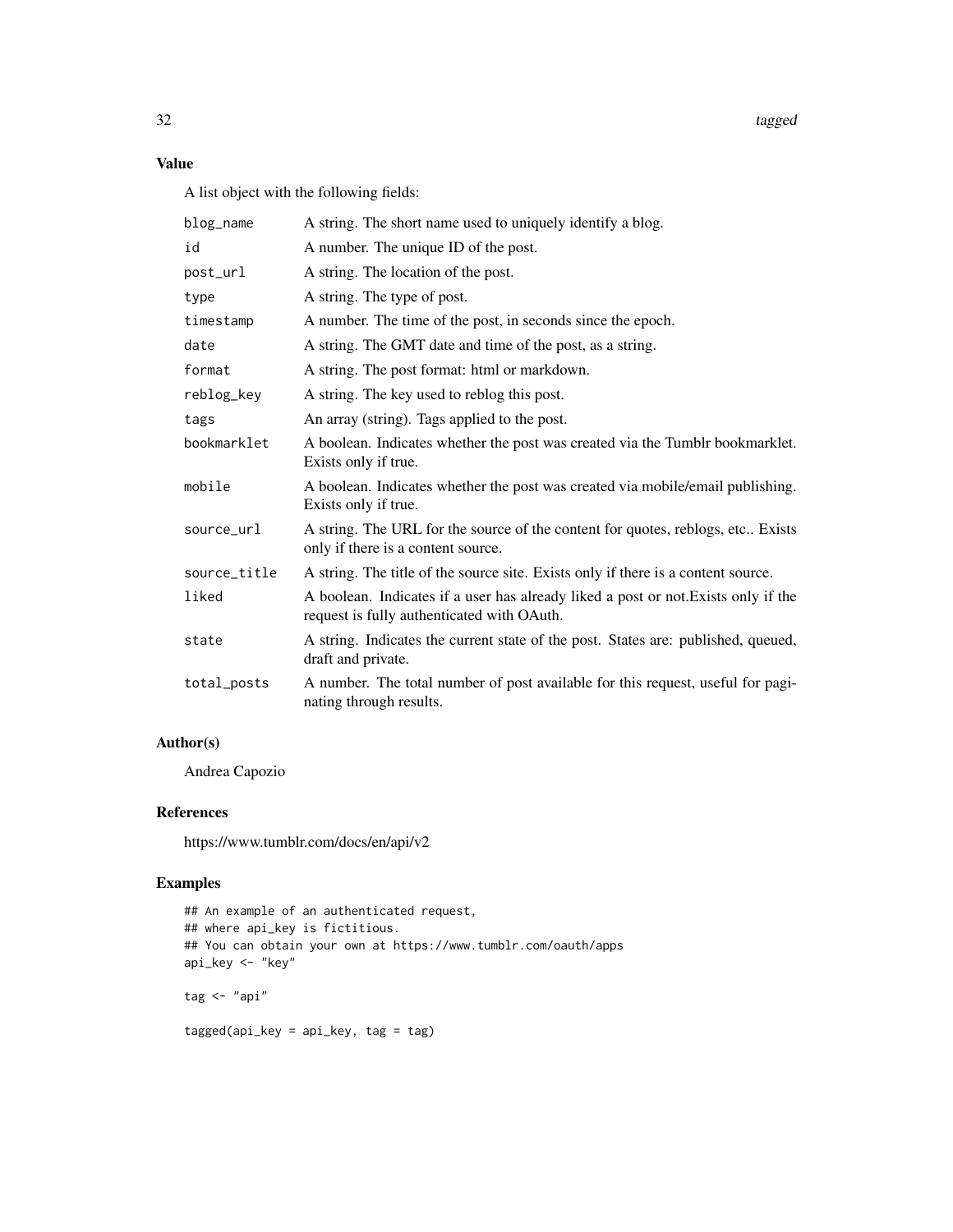<span id="page-32-0"></span>

# Description

This function allows to unfollow a blog of other Tumblr users.

## Usage

unfollow(url = NA, token = NA, consumer\_key = NA, consumer\_secret = NA)

# Arguments

| url             | The URL of the blog to unfollow.                                                                                                       |
|-----------------|----------------------------------------------------------------------------------------------------------------------------------------|
| token           | Represents the complete set of data needed for OAuth access: an app, an end-<br>point, cached credentials and parameters. See Details. |
| consumer_key    | The consumer key provided by your application.                                                                                         |
| consumer_secret |                                                                                                                                        |
|                 | The consumer secret provided by your application.                                                                                      |

# Details

The API supports the OAuth 1.0a Protocol, accepting parameters via the Authorization header, with the HMAC-SHA1 signature method only.

#### Value

Returns 200: OK (blog successfully unfollowed) or a 404 (blog was not found).

#### Author(s)

Andrea Capozio

#### References

https://www.tumblr.com/docs/en/api/v2

# Examples

```
## Not run:
## An example of an authenticated request using the httr package,
## where consumer_key, consumer_secret, appname are fictitious.
## You can obtain your own at https://www.tumblr.com/oauth/apps
consumer_key <-'key'
consumer_secret <- 'secret'
appname <- Tumblr_App
tokenURL <- 'https://www.tumblr.com/oauth/request_token'
```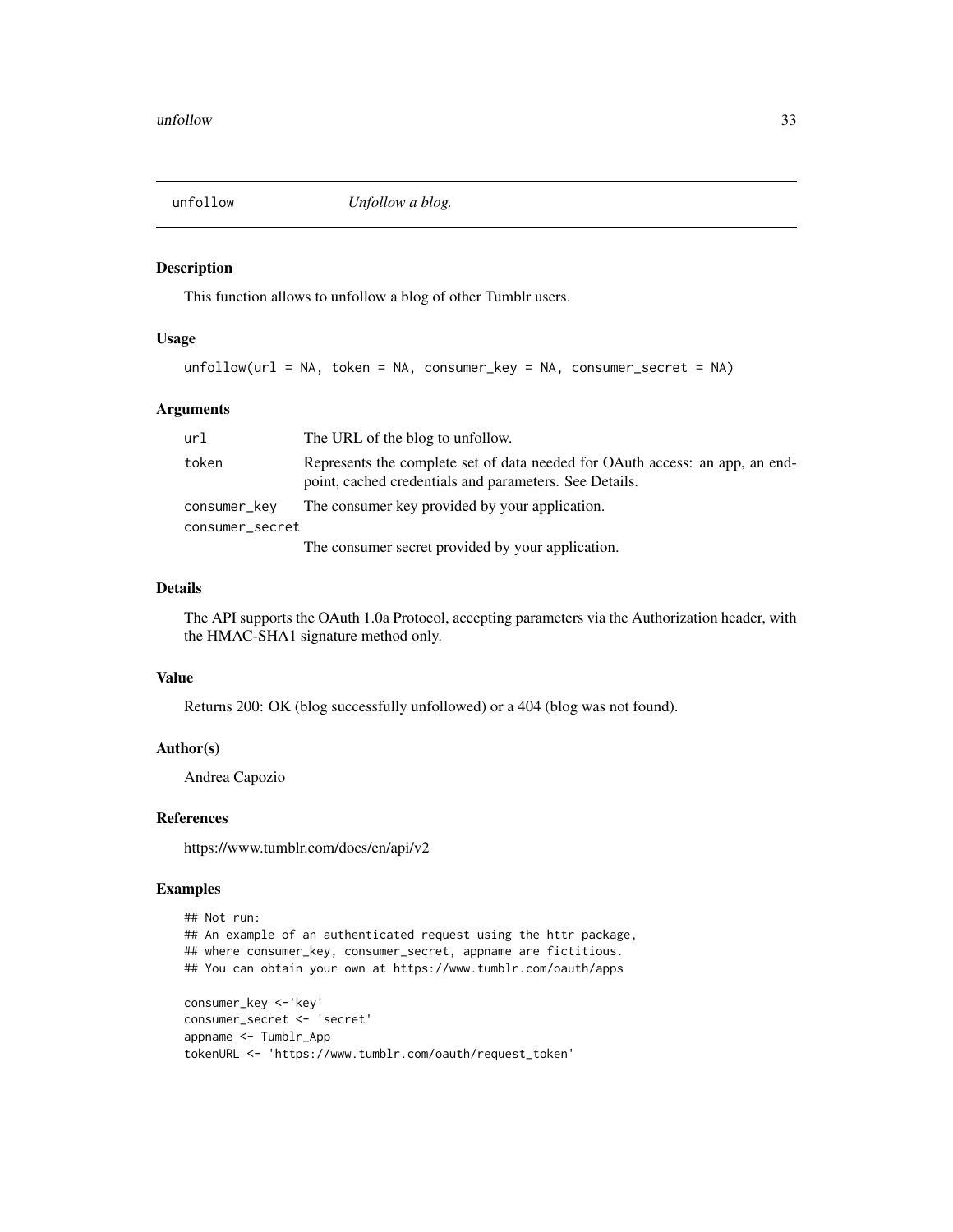```
accessTokenURL <- 'https://www.tumblr.com/oauth/acces_token'
authorizeURL <- 'https://www.tumblr.com/oauth/authorize'
app <- oauth_app(appname, consumer_key, consumer_secret)
endpoint <- oauth_endpoint(tokenURL, authorizeURL, accessTokenURL)
token <- oauth1.0_token(endpoint, app)
sig <- sign_oauth1.0(app,
token = token$credentials$oauth_token,
token_secret = token$credentials$oauth_token_secret)
## you must specify a real blog for url
url <- "blogname.tumblr.com"
unfollow(url = url, token = token,consumer_key = consumer_key, consumer_secret = consumer_secret)
## End(Not run)
```
unlike.post *Unlike a Post.*

# Description

This function allows to unlike a post of other Tumblr users.

#### Usage

```
unlike.post(id = NA, reblog_key = NA, token = NA, consumer_key = NA,
consumer_secret = NA)
```
### Arguments

| id              | The ID of the post to unlike.                                                                                                          |
|-----------------|----------------------------------------------------------------------------------------------------------------------------------------|
| reblog_key      | The reblog key for the post id.                                                                                                        |
| token           | Represents the complete set of data needed for OAuth access: an app, an end-<br>point, cached credentials and parameters. See Details. |
| consumer_key    | The consumer key provided by your application.                                                                                         |
| consumer_secret |                                                                                                                                        |
|                 |                                                                                                                                        |

The consumer secret provided by your application.

# Details

The API supports the OAuth 1.0a Protocol, accepting parameters via the Authorization header, with the HMAC-SHA1 signature method only.

# Value

Returns 200: OK (post successfully unliked) or a 404 (post id or reblog\_key was not found).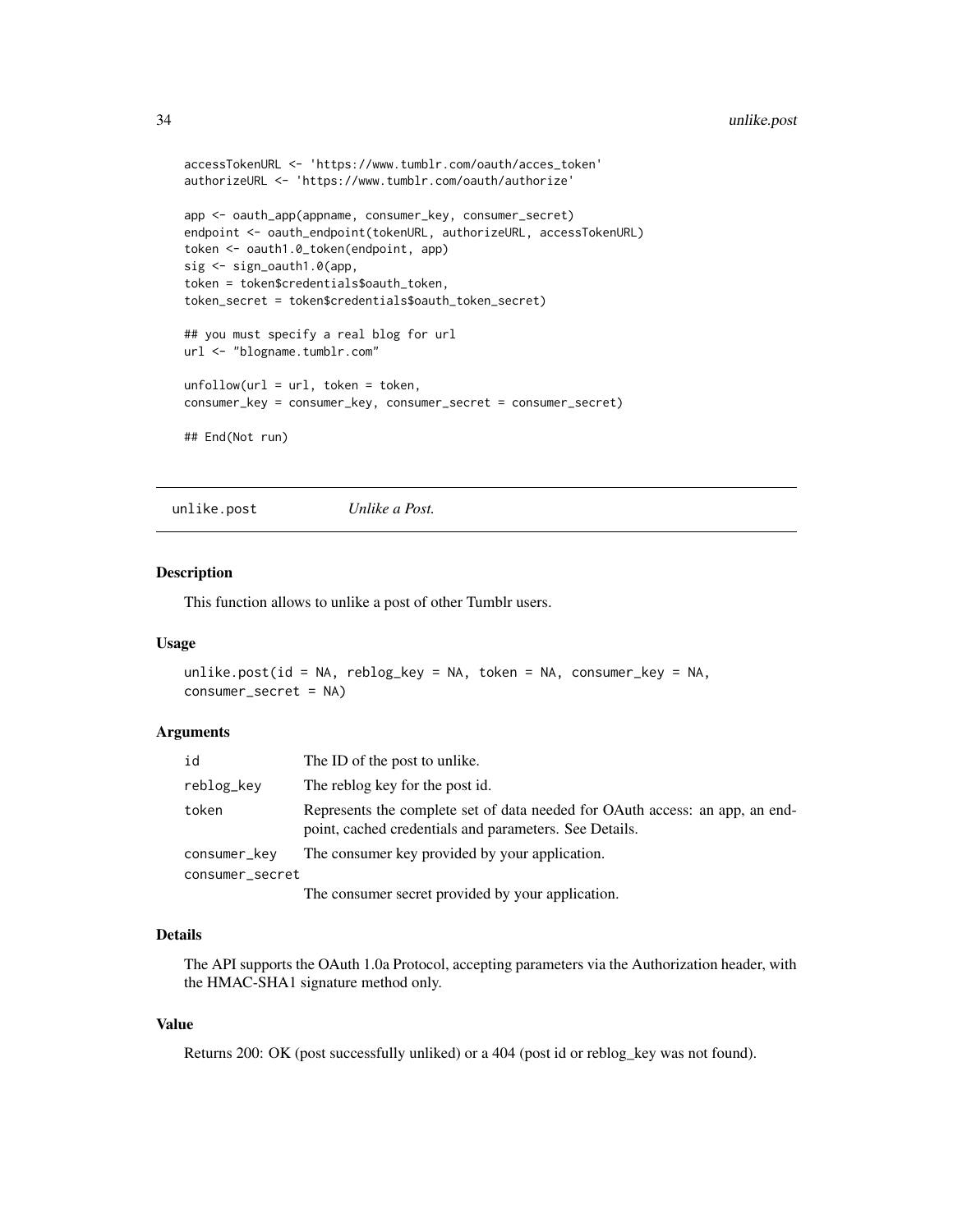# <span id="page-34-0"></span>user.following 35

# Author(s)

Andrea Capozio

# References

https://www.tumblr.com/docs/en/api/v2

# **Examples**

```
## Not run:
## An example of an authenticated request using the httr package,
## where consumer_key, consumer_secret, appname are fictitious.
## You can obtain your own at https://www.tumblr.com/oauth/apps
consumer_key <-'key'
consumer_secret <- 'secret'
appname <- Tumblr_App
tokenURL <- 'https://www.tumblr.com/oauth/request_token'
accessTokenURL <- 'https://www.tumblr.com/oauth/acces_token'
authorizeURL <- 'https://www.tumblr.com/oauth/authorize'
app <- oauth_app(appname, consumer_key, consumer_secret)
endpoint <- oauth_endpoint(tokenURL, authorizeURL, accessTokenURL)
token <- oauth1.0_token(endpoint, app)
sig <- sign_oauth1.0(app,
token = token$credentials$oauth_token,
token_secret = token$credentials$oauth_token_secret)
id <- 7504154594
reblog_key <- "HNvqLd5G"
unlike.post(id = id, reblog_key = reblog_key, token = token,
consumer_key = consumer_key, consumer_secret = consumer_secret)
## End(Not run)
```
user.following *Retrieve the blogs a user is following.*

# **Description**

Use this method to retrieve the blogs followed by the user whose OAuth credentials are submitted with the request.

#### Usage

```
user.following(limit = 20, offset = 0, token = NA, consumer_key = NA,
consumer_secret = NA)
```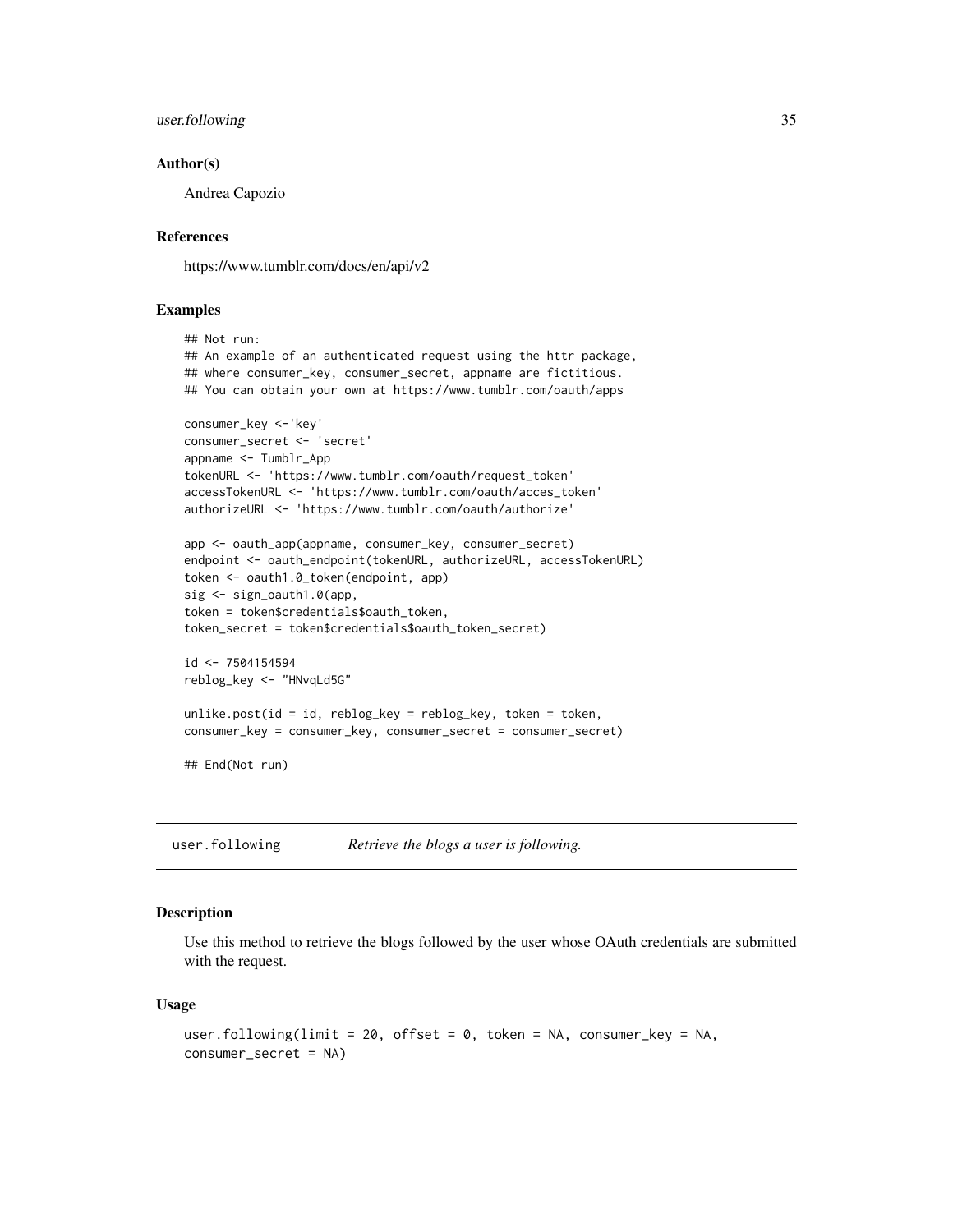# Arguments

| limit           | The number of results to return: 1-20, inclusive.                                                                                      |  |
|-----------------|----------------------------------------------------------------------------------------------------------------------------------------|--|
| offset          | Result to start at. 0 is the first follower.                                                                                           |  |
| token           | Represents the complete set of data needed for OAuth access: an app, an end-<br>point, cached credentials and parameters. See Details. |  |
| consumer_kev    | The consumer key provided by your application.                                                                                         |  |
| consumer_secret |                                                                                                                                        |  |
|                 | The consumer secret provided by your application.                                                                                      |  |

# Details

The API supports the OAuth 1.0a Protocol, accepting parameters via the Authorization header, with the HMAC-SHA1 signature method only.

#### Value

A serialized JSON object with the following fields:

| total_blogs | A number. The number of blogs the user is following.                           |
|-------------|--------------------------------------------------------------------------------|
| blogs       | An array. Each item is a blog that is being followed, containing these fields: |
| name        | A string. The user name attached the blog that is being followed.              |
| url         | A string. The URL of the blog that is being followed.                          |
| updated     | A number. The time of the most recent post, in seconds since the epoch.        |
| title       | A string. The title of the blog.                                               |
| description | A string. The description of the blog.                                         |

# Author(s)

Andrea Capozio

# References

https://www.tumblr.com/docs/en/api/v2

# Examples

```
## Not run:
## An example of an authenticated request using the httr package,
## where consumer_key, consumer_secret, appname are fictitious.
## You can obtain your own at https://www.tumblr.com/oauth/apps
consumer_key <-'key'
consumer_secret <- 'secret'
appname <- Tumblr_App
tokenURL <- 'https://www.tumblr.com/oauth/request_token'
accessTokenURL <- 'https://www.tumblr.com/oauth/acces_token'
authorizeURL <- 'https://www.tumblr.com/oauth/authorize'
```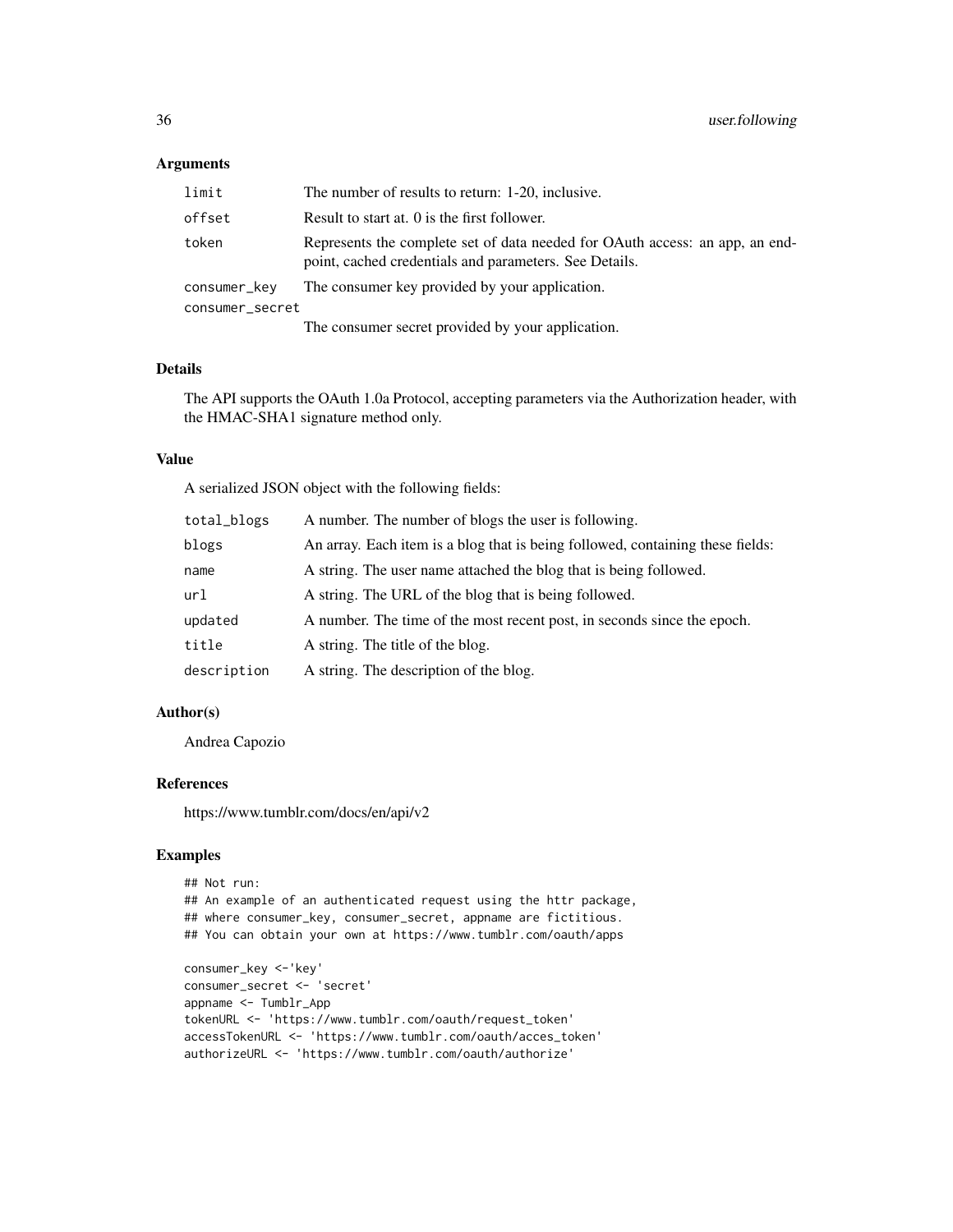#### <span id="page-36-0"></span>user.info 37

```
app <- oauth_app(appname, consumer_key, consumer_secret)
endpoint <- oauth_endpoint(tokenURL, authorizeURL, accessTokenURL)
token <- oauth1.0_token(endpoint, app)
sig <- sign_oauth1.0(app,
token = token$credentials$oauth_token,
token_secret = token$credentials$oauth_token_secret)
user.following(token = token, consumer_key = consumer_key,
consumer_secret = consumer_secret)
## End(Not run)
```
user.info *Get a User's Information.*

## Description

Use this method to retrieve the user's account information that matches the OAuth credentials submitted with the request.

#### Usage

```
user.info(token = NA, consumer_key = NA, consumer_secret = NA)
```
# Arguments

| token           | Represents the complete set of data needed for OAuth access: an app, an end-<br>point, cached credentials and parameters. See Details. |
|-----------------|----------------------------------------------------------------------------------------------------------------------------------------|
| consumer_kev    | The consumer key provided by your application.                                                                                         |
| consumer_secret |                                                                                                                                        |
|                 | The consumer secret provided by your application.                                                                                      |

# Details

The API supports the OAuth 1.0a Protocol, accepting parameters via the Authorization header, with the HMAC-SHA1 signature method only.

# Value

A list object with the following fields:

| following           | A number. The number of blogs the user is following.  |  |
|---------------------|-------------------------------------------------------|--|
| default_post_format |                                                       |  |
|                     | A string. The default posting format -html, markdown. |  |
| name                | A string. The user's tumble short name.               |  |
| likes               | A number. The total count of the user's like.         |  |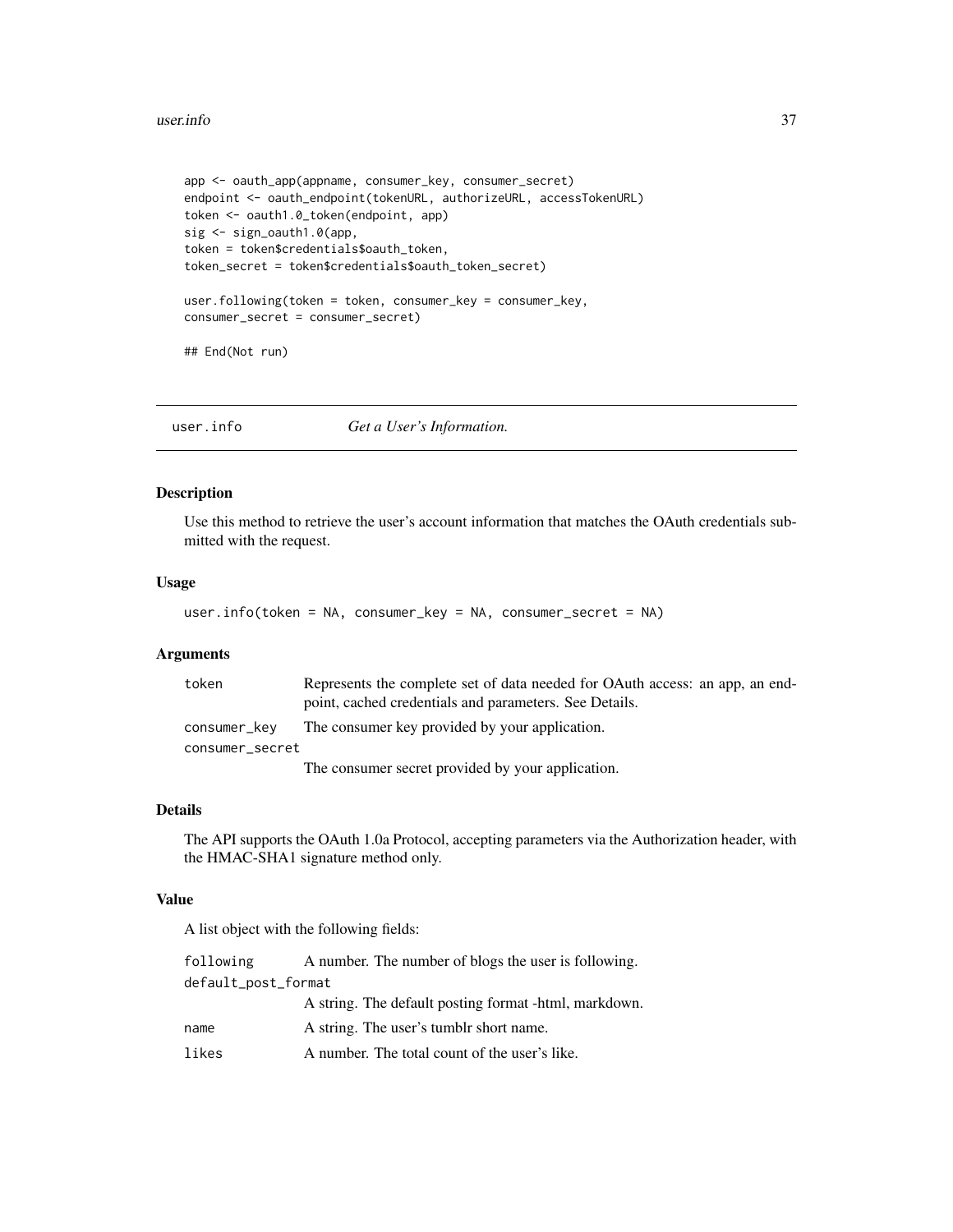| blogs     | An array. Each item is a blog that is being followed, containing these fields: |
|-----------|--------------------------------------------------------------------------------|
| name      | A string. The short name of the blog.                                          |
| url       | A string. The URL of the blog.                                                 |
| primary   | A boolean. Indicates if this is the user's primary blog.                       |
| title     | A string. The title of the blog.                                               |
| followers | A number. Total count of followers for this blog.                              |
| tweet     | A number. Indicates if posts are tweeted (auto, Y, N).                         |
| facebook  | Indicates if posts are sent to Facebook Y, N.                                  |
| type      | Indicates whether a blog is public or private.                                 |

# Author(s)

Andrea Capozio

#### References

https://www.tumblr.com/docs/en/api/v2

# Examples

```
## Not run:
## An example of an authenticated request using the httr package,
## where consumer_key, consumer_secret, appname are fictitious.
## You can obtain your own at https://www.tumblr.com/oauth/apps
consumer_key <-'key'
consumer_secret <- 'secret'
appname <- Tumblr_App
tokenURL <- 'https://www.tumblr.com/oauth/request_token'
accessTokenURL <- 'https://www.tumblr.com/oauth/acces_token'
authorizeURL <- 'https://www.tumblr.com/oauth/authorize'
app <- oauth_app(appname, consumer_key, consumer_secret)
endpoint <- oauth_endpoint(tokenURL, authorizeURL, accessTokenURL)
token <- oauth1.0_token(endpoint, app)
sig <- sign_oauth1.0(app,
token = token$credentials$oauth_token,
token_secret = token$credentials$oauth_token_secret)
user.info(token = token, consumer_key = consumer_key,
consumer_secret = consumer_secret)
```
## End(Not run)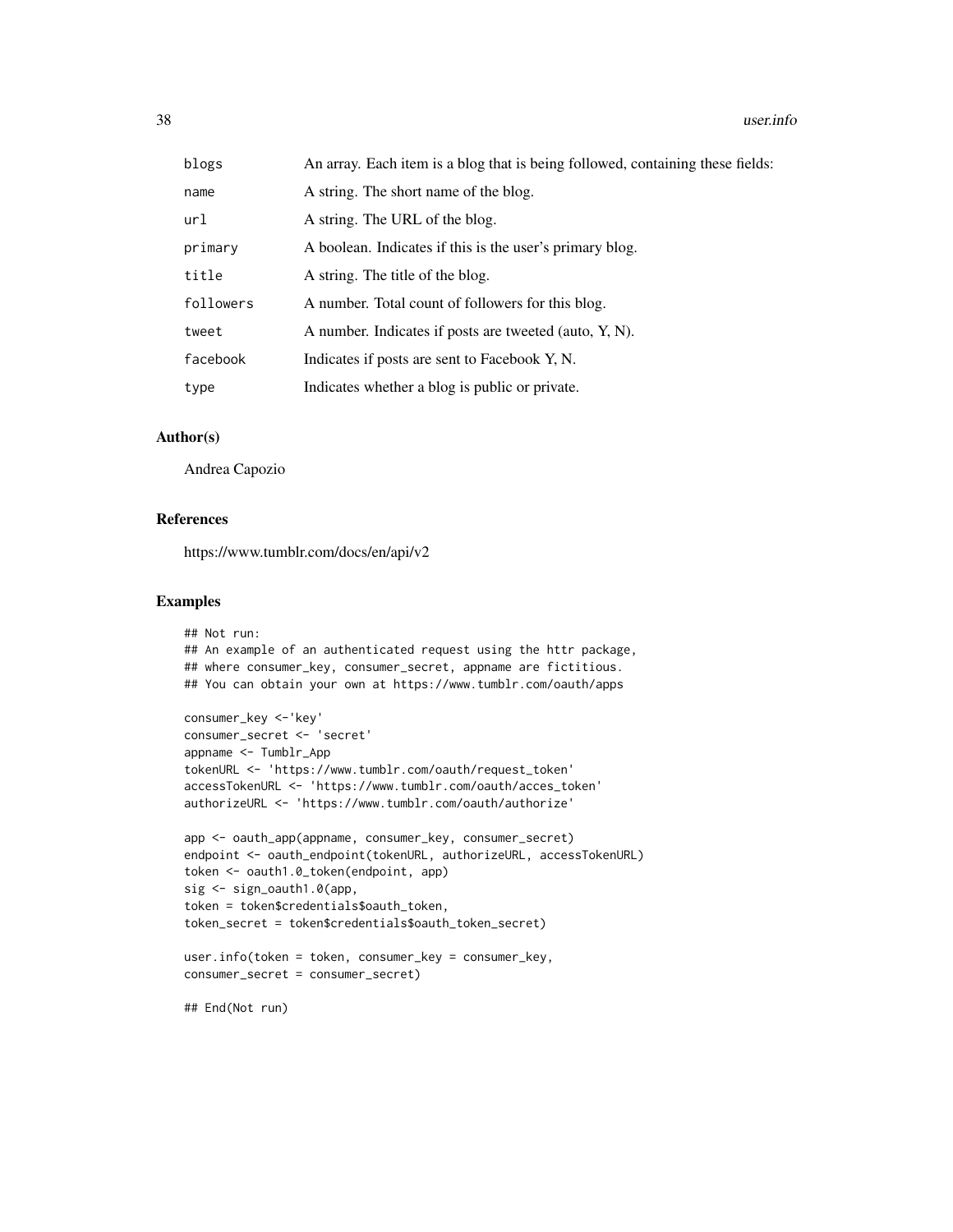<span id="page-38-0"></span>

# Description

Use this method to retrieve the liked posts that match the OAuth credentials submitted with the request.

# Usage

```
user.likes(limit = 20, offset = 0, token = NA, consumer_key = NA,
consumer_secret = NA)
```
# Arguments

| limit           | The number of results to return: 1-20, inclusive.                                                                                      |  |
|-----------------|----------------------------------------------------------------------------------------------------------------------------------------|--|
| offset          | Result to start at. 0 is the first follower.                                                                                           |  |
| token           | Represents the complete set of data needed for OAuth access: an app, an end-<br>point, cached credentials and parameters. See Details. |  |
| consumer_kev    | The consumer key provided by your application.                                                                                         |  |
| consumer_secret |                                                                                                                                        |  |
|                 | The consumer secret provided by your application.                                                                                      |  |

# Details

The API supports the OAuth 1.0a Protocol, accepting parameters via the Authorization header, with the HMAC-SHA1 signature method only.

# Value

A serialized JSON object with the following fields:

| liked_posts | An array. An array of posts objects (posts liked by the user). |
|-------------|----------------------------------------------------------------|
| liked count | A number. Total number of liked posts.                         |

# Author(s)

Andrea Capozio

# References

https://www.tumblr.com/docs/en/api/v2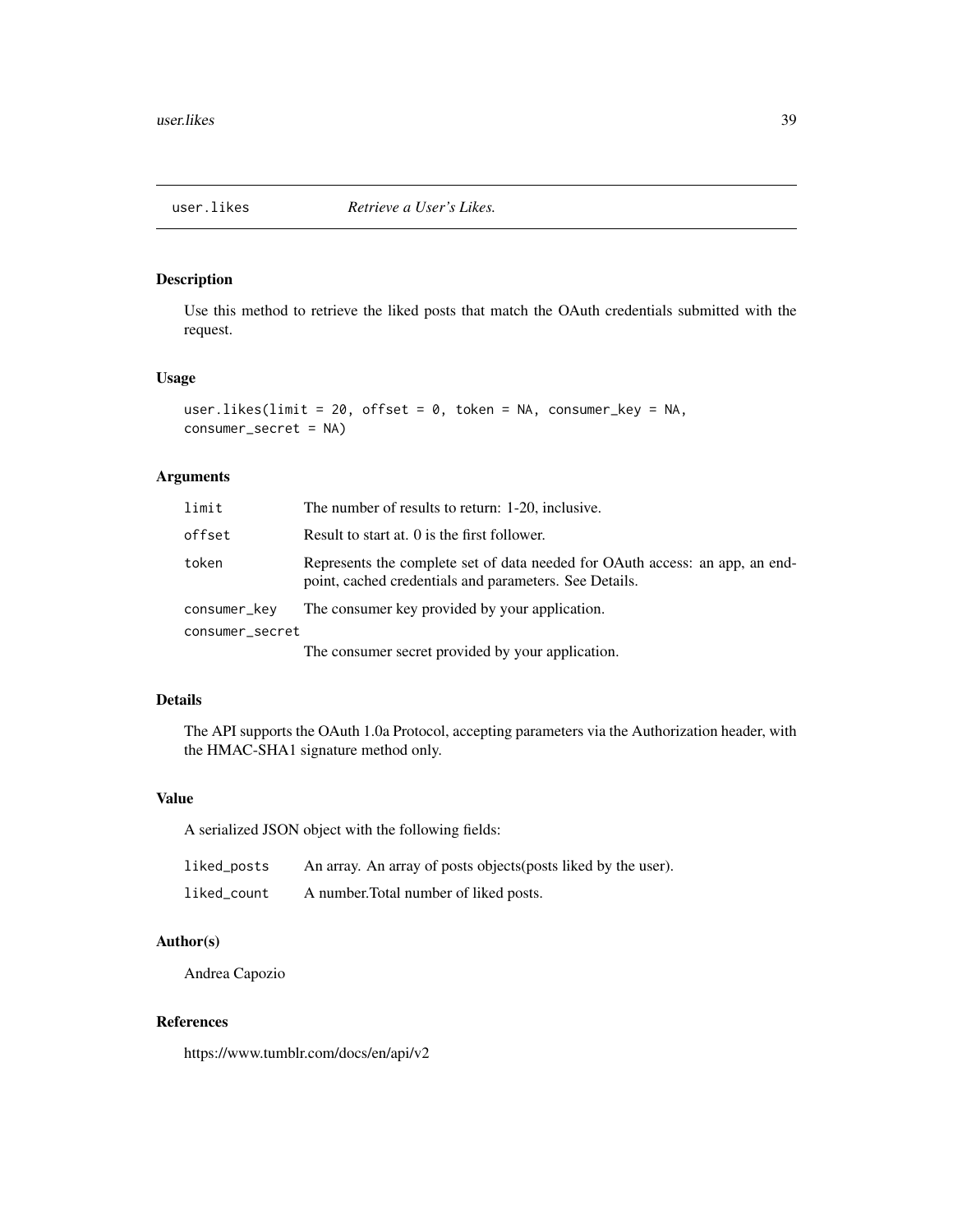# Examples

```
## Not run:
## An example of an authenticated request using the httr package,
## where consumer_key, consumer_secret, appname are fictitious.
## You can obtain your own at https://www.tumblr.com/oauth/apps
consumer_key <-'key'
consumer_secret <- 'secret'
appname <- Tumblr_App
tokenURL <- 'https://www.tumblr.com/oauth/request_token'
accessTokenURL <- 'https://www.tumblr.com/oauth/acces_token'
authorizeURL <- 'https://www.tumblr.com/oauth/authorize'
app <- oauth_app(appname, consumer_key, consumer_secret)
endpoint <- oauth_endpoint(tokenURL, authorizeURL, accessTokenURL)
token <- oauth1.0_token(endpoint, app)
sig <- sign_oauth1.0(app,
token = token$credentials$oauth_token,
token_secret = token$credentials$oauth_token_secret)
user.likes(token = token, consumer_key = consumer_key,
```

```
consumer_secret = consumer_secret)
```
## End(Not run)